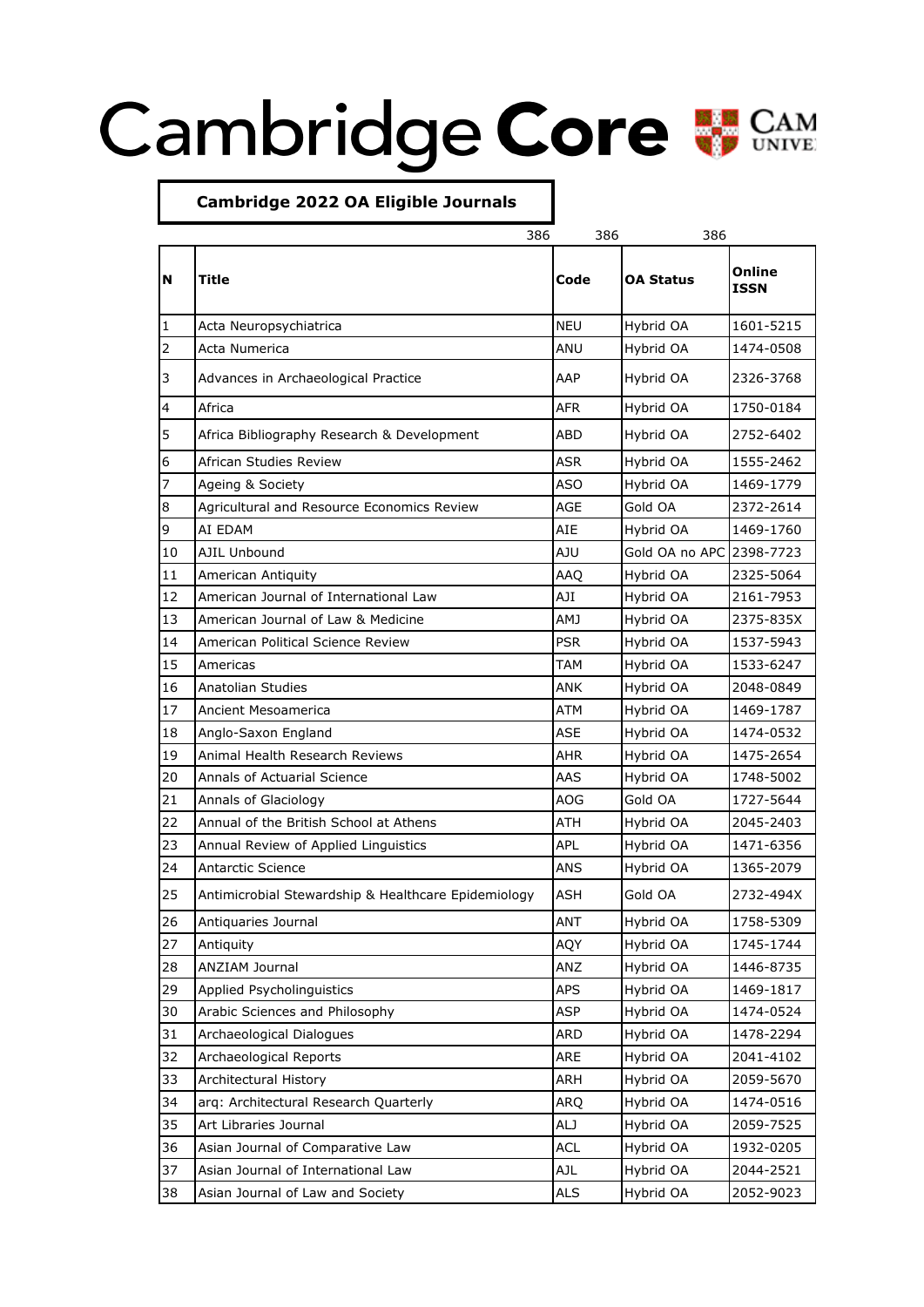| 39     | ASTIN Bulletin: The Journal of the IAA                                      | <b>ASB</b> | Hybrid OA                | 1783-1350 |
|--------|-----------------------------------------------------------------------------|------------|--------------------------|-----------|
| 40     | Australasian Journal of Special and Inclusive Education                     | JSI        | Hybrid OA                | 2515-074X |
| 41     | Australian Journal of Environmental Education                               | AEE        | Hybrid OA                | 2049-775X |
| 42     | Austrian History Yearbook                                                   | AHY        | Hybrid OA                | 1558-5255 |
| 43     | <b>Behaviour Change</b>                                                     | BEC        | Hybrid OA                | 2049-7768 |
| 44     | Behavioural and Cognitive Psychotherapy                                     | <b>BCP</b> | Hybrid OA                | 1469-1833 |
| 45     | Behavioural Public Policy                                                   | <b>BPP</b> | Hybrid OA                | 2398-0648 |
| 46     | Bilingualism: Language and Cognition                                        | BIL        | Hybrid OA                | 1469-1841 |
| 47     | <b>Biological Imaging</b>                                                   | <b>BLG</b> | Gold OA                  | 2633-903X |
| 48     | <b>Bird Conservation International</b>                                      | BCI        | Hybrid OA                | 1474-0001 |
| 49     | <b>BJHS Themes</b>                                                          | <b>BJT</b> | Gold OA                  | 2056-354X |
| 50     | <b>BJPsych Advances</b>                                                     | <b>BJA</b> | Hybrid OA                | 2056-4686 |
| 51     | <b>BJPsych Bulletin</b>                                                     | <b>BJB</b> | Gold OA no APC 2056-4708 |           |
| 52     | BJPsych International                                                       | BJI        | Gold OA no APC           | 2058-6264 |
| 53     | <b>BJPsych Open</b>                                                         | BJO        | Gold OA                  | 2056-4724 |
| 54     | Brain Impairment                                                            | <b>BIM</b> | Hybrid OA                | 1839-5252 |
| 55     | <b>Britannia</b>                                                            | <b>BRI</b> | Hybrid OA                | 1753-5352 |
| 56     | <b>British Actuarial Journal</b>                                            | BAJ        | Gold OA no APC 2044-0456 |           |
| 57     | <b>British Catholic History</b>                                             | <b>BCH</b> | Hybrid OA                | 2055-7981 |
| 58     | British Journal for the History of Science                                  | <b>BJH</b> | Hybrid OA                | 1474-001X |
| 59     | <b>British Journal of Music Education</b>                                   | BME        | Hybrid OA                | 1469-2104 |
| 60     | British Journal of Nutrition                                                | BJN        | Hybrid OA                | 1475-2662 |
| 61     | British Journal of Political Science                                        | <b>JPS</b> | Hybrid OA                | 1469-2112 |
| 62     | British Journal of Psychiatry                                               | <b>BJP</b> | Hybrid OA                | 1472-1465 |
| 63     | Bulletin of Entomological Research                                          | <b>BER</b> | Hybrid OA                | 1475-2670 |
| 64     | Bulletin of Symbolic Logic                                                  | <b>BSL</b> | Hybrid OA                | 1943-5894 |
| 65     | Bulletin of the Australian Mathematical Society                             | BAZ        | Hybrid OA                | 1755-1633 |
| 66     | Bulletin of the School of Oriental and African Studies                      | <b>BSO</b> | Hybrid OA                | 1474-0699 |
| 67     | Business and Human Rights Journal                                           | <b>BHJ</b> | Hybrid OA                | 2057-0201 |
| 68     | Business and Politics                                                       | <b>BAP</b> | Hybrid OA                | 1469-3569 |
| 69     | <b>Business Ethics Quarterly</b>                                            | <b>BEQ</b> | Hybrid OA                | 2153-3326 |
| 70     | <b>Business History Review</b>                                              | <b>BHR</b> | Hybrid OA                | 2044-768X |
| $71\,$ | Byzantine and Modern Greek Studies                                          | <b>BYZ</b> | Hybrid OA                | 1749-625X |
| 72     | Cambridge Archaeological Journal                                            | <b>CAJ</b> | Hybrid OA                | 1474-0540 |
| 73     | Cambridge Classical Journal                                                 | <b>CCJ</b> | Hybrid OA                | 2047-993X |
| 74     | Cambridge Journal of Postcolonial Literary Inquiry                          | PLI        | Hybrid OA                | 2052-2622 |
| 75     | Cambridge Law Journal                                                       | <b>CLJ</b> | Hybrid OA                | 1469-2139 |
| 76     | Cambridge Opera Journal                                                     | <b>OPR</b> | Hybrid OA                | 1474-0621 |
| 77     | Cambridge Quarterly of Healthcare Ethics                                    | CQH        | Hybrid OA                | 1469-2147 |
| 78     | Cambridge Yearbook of European Legal Studies                                | CEL        | Hybrid OA                | 2049-7636 |
| 79     | Canadian Entomologist                                                       | <b>TCE</b> | Hybrid OA                | 1918-3240 |
| 80     | Canadian Journal of Law & Jurisprudence                                     | CJL        | Hybrid OA                | 2056-4260 |
| 81     | Canadian Journal of Law & Society / La Revue<br>Canadienne Droit et Société | <b>CLS</b> | Hybrid OA                | 1911-0227 |
| 82     | Canadian Journal of Linguistics/Revue canadienne de<br><i>linguistique</i>  | <b>CNJ</b> | Hybrid OA                | 1710-1115 |
| 83     | Canadian Journal of Mathematics                                             | CJM        | Hybrid OA                | 1496-4279 |
| 84     | Canadian Journal of Neurological Sciences                                   | <b>CJN</b> | Hybrid OA                | 2057-0155 |
| 85     | Canadian Journal of Philosophy                                              | CAN        | Hybrid OA                | 1911-0820 |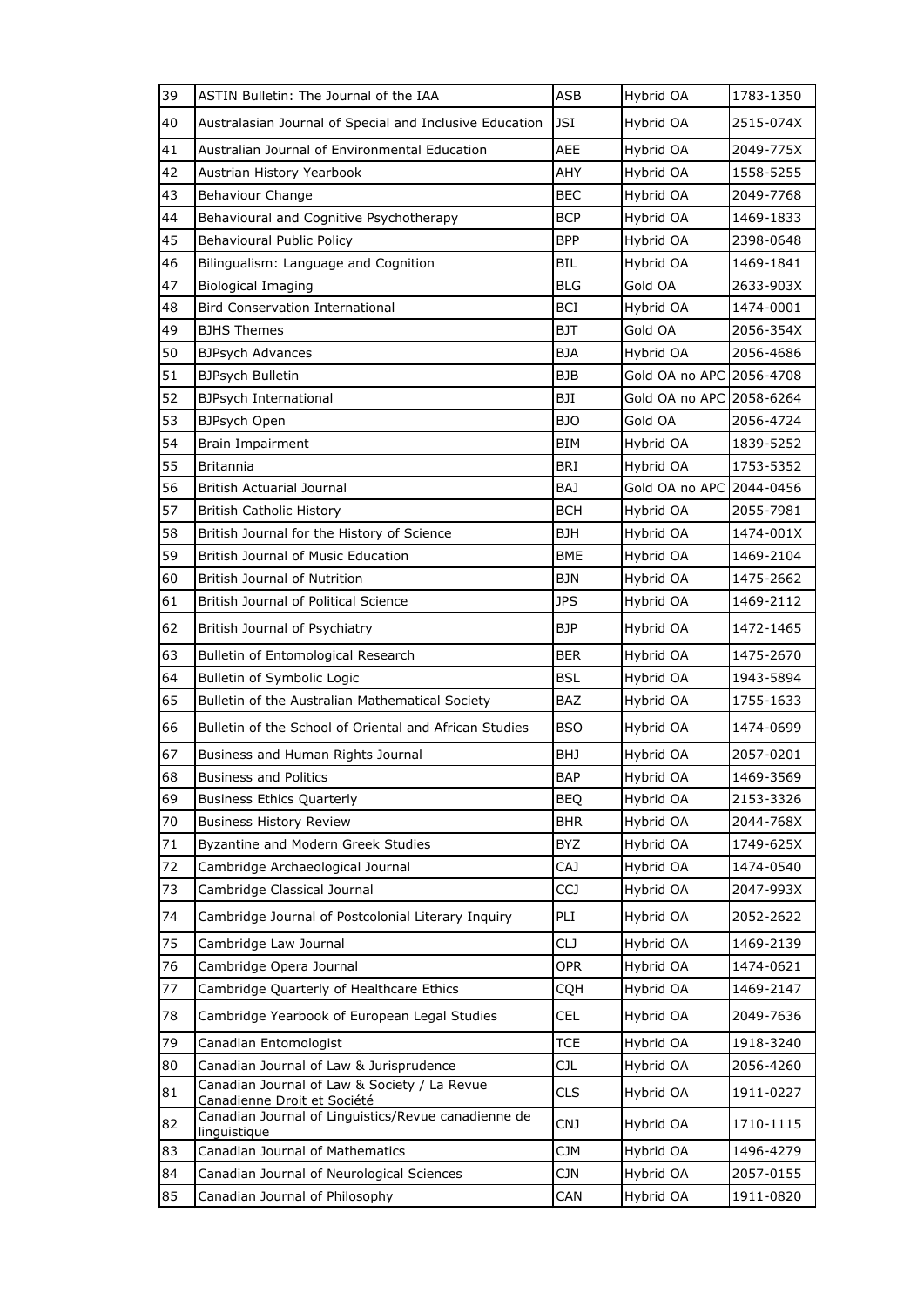| 86  | Canadian Journal of Political Science/Revue canadienne<br>de science politique    | <b>CJP</b> | Hybrid OA | 1744-9324 |
|-----|-----------------------------------------------------------------------------------|------------|-----------|-----------|
| 87  | Canadian Journal on Aging / La Revue canadienne du                                | CJG        | Hybrid OA | 1710-1107 |
| 88  | <u>vieillissement</u><br>Canadian Mathematical Bulletin                           | <b>BCM</b> | Hybrid OA | 1496-4287 |
|     | Canadian Yearbook of International Law / Annuaire                                 |            |           |           |
| 89  | canadien de droit international                                                   | <b>CYL</b> | Hybrid OA | 1925-0169 |
| 90  | Cardiology in the Young                                                           | CTY        | Hybrid OA | 1467-1107 |
| 91  | Central European History                                                          | CCC        | Hybrid OA | 1569-1616 |
| 92  | China Quarterly                                                                   | CQY        | Hybrid OA | 1468-2648 |
| 93  | <b>CHH</b><br>Church History                                                      |            | Hybrid OA | 1755-2613 |
| 94  | CAQ<br><b>Classical Quarterly</b>                                                 |            | Hybrid OA | 1471-6844 |
| 95  | Classical Review                                                                  | <b>CAR</b> | Hybrid OA | 1464-3561 |
| 96  | Clay Minerals                                                                     | CLM        | Hybrid OA | 1471-8030 |
| 97  | <b>CNS Spectrums</b>                                                              | <b>CNS</b> | Hybrid OA | 2165-6509 |
| 98  | Cognitive Behaviour Therapist                                                     | <b>CBT</b> | Hybrid OA | 1754-470X |
| 99  | Combinatorics, Probability and Computing                                          | <b>CPC</b> | Hybrid OA | 1469-2163 |
| 100 | Comparative Studies in Society and History                                        | <b>CSS</b> | Hybrid OA | 1475-2999 |
| 101 | Compositio Mathematica                                                            | COM        | Hybrid OA | 1570-5846 |
| 102 | Contemporary European History                                                     | CEH        | Hybrid OA | 1469-2171 |
| 103 | Continuity and Change                                                             | CON        | Hybrid OA | 1469-218X |
| 104 | Dance Research Journal                                                            | DRJ        | Hybrid OA | 1940-509X |
| 105 | Data & Policy                                                                     | DAP        | Gold OA   | 2632-3249 |
| 106 | Data-Centric Engineering<br>DCE                                                   |            | Gold OA   | 2632-6736 |
| 107 | Design Science                                                                    | DSJ        | Gold OA   | 2053-4701 |
| 108 | Development and Psychopathology                                                   | <b>DPP</b> | Hybrid OA | 1469-2198 |
| 109 | Dialogue: Canadian Philosophical Review / Revue<br>canadienne de philosophie      | DIA        | Hybrid OA | 1759-0949 |
| 110 | Disaster Medicine and Public Health Preparedness                                  | <b>DMP</b> | Hybrid OA | 1938-744X |
| 111 | Du Bois Review: Social Science Research on Race                                   | DBR        | Hybrid OA | 1742-0598 |
| 112 | Early China                                                                       | EAC        | Hybrid OA | 2325-2324 |
| 113 | Early Music History                                                               | EMH        | Hybrid OA | 1474-0559 |
| 114 | Earth and Environmental Science Transactions of The<br>Royal Society of Edinburgh | TRE        | Hybrid OA | 1755-6929 |
| 115 | Ecclesiastical Law Journal                                                        | ELJ        | Hybrid OA | 1751-8539 |
| 116 | Econometric Theory                                                                | ECT        | Hybrid OA | 1469-4360 |
| 117 | Economics & Philosophy                                                            | EAP        | Hybrid OA | 1474-0028 |
| 118 | Eighteenth-Century Music                                                          | <b>ECM</b> | Hybrid OA | 1478-5714 |
| 119 | English Language & Linguistics                                                    | <b>ELL</b> | Hybrid OA | 1469-4379 |
| 120 | English Today                                                                     | <b>ENG</b> | Hybrid OA | 1474-0567 |
| 121 | Enterprise & Society                                                              | ESO        | Hybrid OA | 1467-2235 |
| 122 | Environment and Development Economics                                             | <b>EDE</b> | Hybrid OA | 1469-4395 |
| 123 | <b>Environmental Conservation</b>                                                 | ENC        | Hybrid OA | 1469-4387 |
| 124 | <b>Environmental Data Science</b>                                                 | <b>EDS</b> | Gold OA   | 2634-4602 |
| 125 | Epidemiology & Infection                                                          | <b>HYG</b> | Gold OA   | 1469-4409 |
| 126 | Epidemiology and Psychiatric Sciences                                             | EPS        | Gold OA   | 2045-7979 |
| 127 | Episteme                                                                          | EPI        | Hybrid OA | 1750-0117 |
| 128 | Ergodic Theory and Dynamical Systems                                              | <b>ETS</b> | Hybrid OA | 1469-4417 |
| 129 | Ethics & International Affairs                                                    | EIA        | Hybrid OA | 1747-7093 |
| 130 | European Constitutional Law Review                                                | ECL        | Hybrid OA | 1744-5515 |
| 131 | European Journal of Applied Mathematics                                           | EJM        | Hybrid OA | 1469-4425 |
| 132 | European Journal of Archaeology                                                   | EAA        | Hybrid OA | 1741-2722 |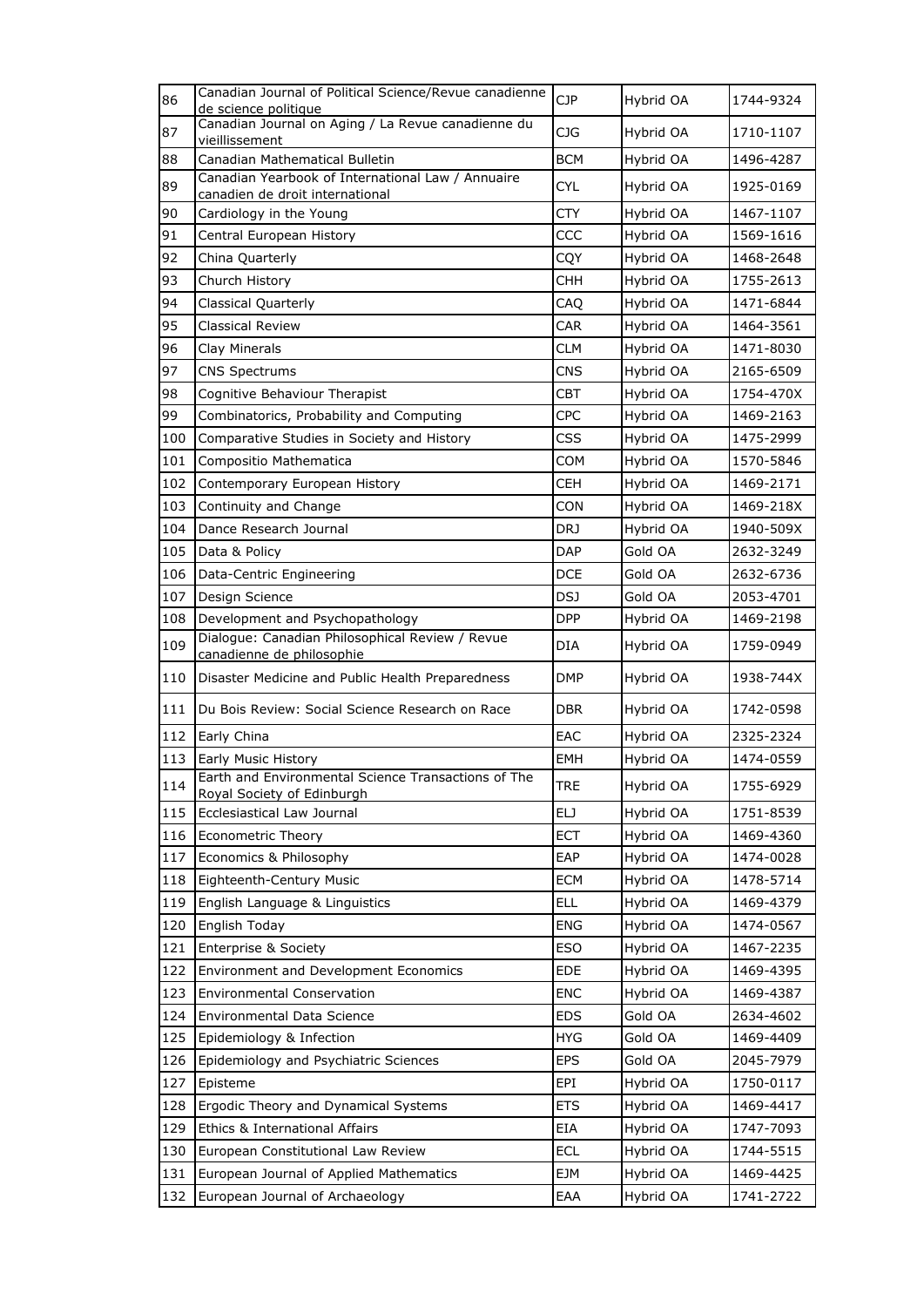| 133 | European Journal of International Security                              | <b>EIS</b> | Hybrid OA | 2057-5645 |
|-----|-------------------------------------------------------------------------|------------|-----------|-----------|
| 134 | European Journal of Risk Regulation                                     | <b>ERR</b> | Hybrid OA | 2190-8249 |
| 135 | European Journal of Sociology / Archives Européennes<br>de Sociologie   | <b>EUR</b> | Hybrid OA | 1474-0583 |
| 136 | European Law Open                                                       | <b>ELO</b> | Gold OA   | 2752-6135 |
| 137 | European Political Science Review                                       | <b>EPR</b> | Hybrid OA | 1755-7747 |
| 138 | European Psychiatry                                                     | EPA        | Gold OA   | 1778-3585 |
| 139 | European Review                                                         | <b>ERW</b> | Hybrid OA | 1474-0575 |
| 140 | <b>Evolutionary Human Sciences</b>                                      | <b>EHS</b> | Gold OA   | 2513-843X |
| 141 | <b>Experimental Agriculture</b>                                         | EAG        | Hybrid OA | 1469-4441 |
| 142 | <b>Experimental Results</b>                                             | <b>EXP</b> | Gold OA   | 2516-712X |
| 143 | Expert Reviews in Molecular Medicine                                    | ERM        | Hybrid OA | 1462-3994 |
| 144 | Financial History Review                                                | <b>FHR</b> | Hybrid OA | 1474-0052 |
| 145 | Flow: Applications of Fluid Mechanics                                   | <b>FLO</b> | Gold OA   | 2633-4259 |
| 146 | Forum of Mathematics, Pi                                                | <b>FMP</b> | Gold OA   | 2050-5086 |
| 147 | Forum of Mathematics, Sigma                                             | FMS        | Gold OA   | 2050-5094 |
| 148 | Geological Magazine                                                     | GEO        | Hybrid OA | 1469-5081 |
| 149 | German Law Journal                                                      | GLJ        | Gold OA   | 2071-8322 |
| 150 | Glasgow Mathematical Journal                                            | GMJ        | Hybrid OA | 1469-509X |
| 151 | Global Constitutionalism                                                | <b>GCN</b> | Hybrid OA | 2045-3825 |
| 152 | Global Mental Health                                                    | GMH        | Gold OA   | 2054-4251 |
| 153 | <b>Global Sustainability</b>                                            | <b>SUS</b> | Gold OA   | 2059-4798 |
| 154 | Government and Opposition                                               |            | Hybrid OA | 1477-7053 |
| 155 | Greece & Rome                                                           | GAR        | Hybrid OA | 1477-4550 |
| 156 | Gut Microbiome                                                          | <b>GMB</b> | Gold OA   | 2632-2897 |
| 157 | Harvard Theological Review                                              | HTR        | Hybrid OA | 1475-4517 |
| 158 | Health Economics, Policy and Law                                        | <b>HEP</b> | Hybrid OA | 1744-134X |
| 159 | Hegel Bulletin                                                          | <b>HGL</b> | Hybrid OA | 2051-5375 |
| 160 | High Power Laser Science and Engineering                                | HPL        | Gold OA   | 2052-3289 |
| 161 | <b>Historical Journal</b>                                               | <b>HIS</b> | Hybrid OA | 1469-5103 |
| 162 | History in Africa                                                       | HIA        | Hybrid OA | 1558-2744 |
| 163 | History of Education Quarterly                                          | <b>HEQ</b> | Hybrid OA | 1748-5959 |
| 164 | Hypatia                                                                 | <b>HYP</b> | Hybrid OA | 1527-2001 |
| 165 | Industrial and Organizational Psychology                                | IOP        | Hybrid OA | 1754-9434 |
| 166 | Infection Control & Hospital Epidemiology                               | ICE        | Hybrid OA | 1559-6834 |
| 167 | International Journal of Law in Context                                 | IJC        | Hybrid OA | 1744-5531 |
| 168 | International & Comparative Law Quarterly                               | ILQ        | Hybrid OA | 1471-6895 |
| 169 | <b>International Annals of Criminology</b>                              | CRI        | Hybrid OA | 2398-676X |
| 170 | International Journal of Asian Studies                                  | ASI        | Hybrid OA | 1479-5922 |
| 171 | International Journal of Astrobiology                                   | IJA        | Hybrid OA | 1475-3006 |
| 172 | International Journal of Cultural Property                              | <b>JCP</b> | Hybrid OA | 1465-7317 |
| 173 | International Journal of Legal Information                              | JLI        | Hybrid OA | 2331-4117 |
| 174 | International Journal of Microwave and Wireless<br>Technologies         | <b>MRF</b> | Hybrid OA | 1759-0795 |
| 175 | International Journal of Middle East Studies                            | <b>MES</b> | Hybrid OA | 1471-6380 |
| 176 | International Journal of Technology Assessment in<br><b>Health Care</b> | THC        | Hybrid OA | 1471-6348 |
| 177 | International Labor and Working-Class History                           | ILW        | Hybrid OA | 1471-6445 |
| 178 | <b>International Legal Materials</b>                                    | ILM        | Hybrid OA | 1930-6571 |
| 179 | International Organization                                              | <b>INO</b> | Hybrid OA | 1531-5088 |
| 180 | <b>International Psychogeriatrics</b>                                   | IPG        | Hybrid OA | 1741-203X |
| 181 | International Review of Social History                                  | ISH        | Hybrid OA | 1469-512X |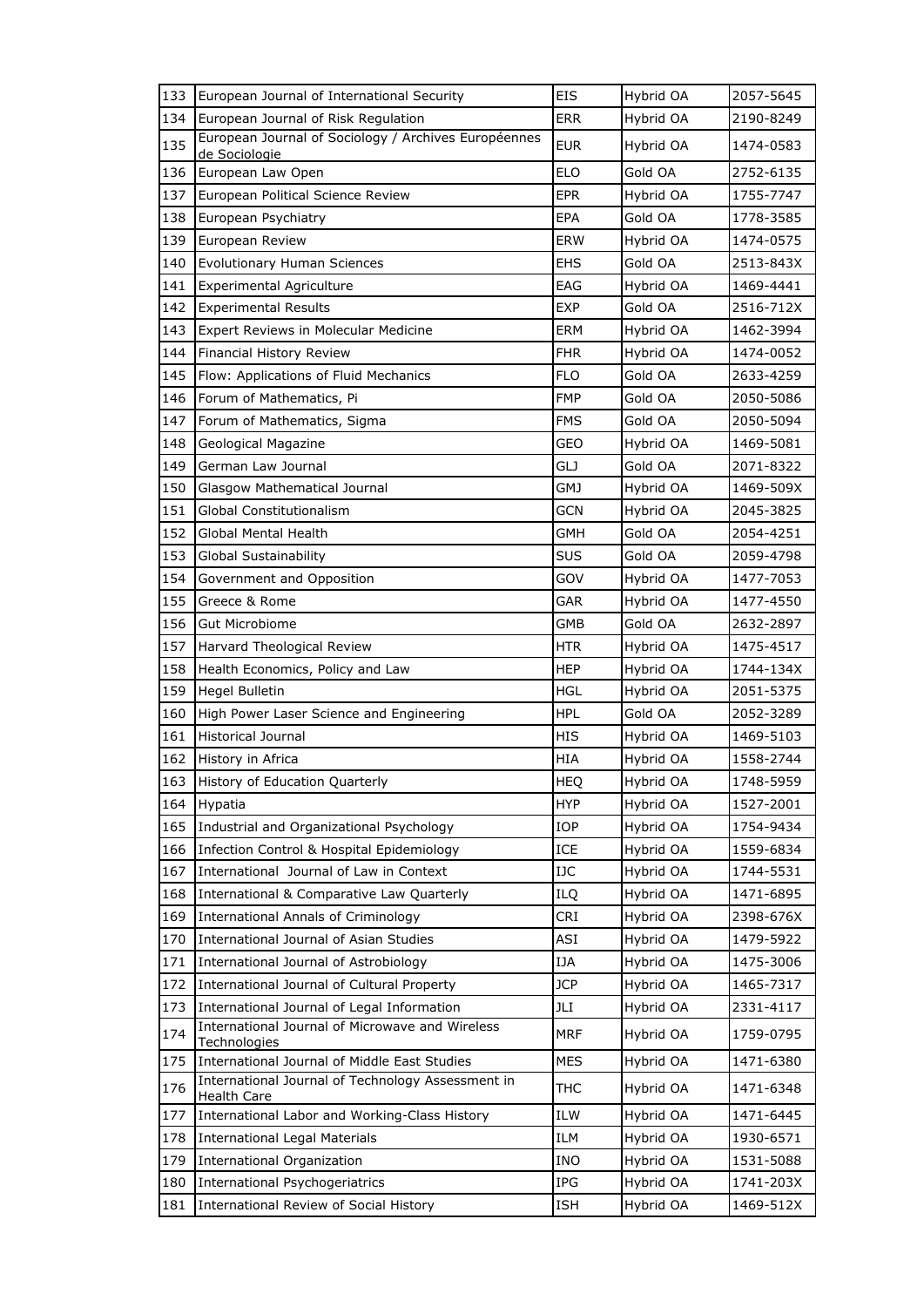| 182 | International Review of the Red Cross                                      | <b>IRC</b> | Hybrid OA                | 1607-5889 |
|-----|----------------------------------------------------------------------------|------------|--------------------------|-----------|
| 183 | <b>International Theory</b>                                                | <b>INT</b> | Hybrid OA                | 1752-9727 |
| 184 | Invasive Plant Science and Management                                      | INP        | Hybrid OA                | 1939-747X |
| 185 | <b>Iranian Studies</b>                                                     | IRN        | Hybrid OA                | 1475-4819 |
| 186 | <b>Irish Historical Studies</b>                                            | <b>IHS</b> | Hybrid OA                | 2056-4139 |
| 187 | Irish Journal of Psychological Medicine                                    | IPM        | Hybrid OA                | 2051-6967 |
| 188 | Israel Law Review                                                          | ISR        | Hybrid OA                | 2047-9336 |
| 189 | Italian Political Science Review / Rivista Italiana di<br>Scienza Politica | IPO        | Hybrid OA                | 2057-4908 |
| 190 | Itinerario                                                                 | ITI        | Hybrid OA                | 2041-2827 |
| 191 | Japanese Journal of Political Science                                      | JJP        | Hybrid OA                | 1474-0060 |
| 192 | Journal of African History                                                 | AFH        | Hybrid OA                | 1469-5138 |
| 193 | Journal of African Law                                                     | <b>JAL</b> | Hybrid OA                | 1464-3731 |
| 194 | Journal of Agricultural and Applied Economics                              | AAE        | Gold OA                  | 2056-7405 |
| 195 | Journal of Agricultural Science                                            | <b>AGS</b> | Hybrid OA                | 1469-5146 |
| 196 | Journal of American Studies                                                | AMS        | Hybrid OA                | 1469-5154 |
| 197 | Journal of Anglican Studies                                                | <b>AST</b> | Hybrid OA                | 1745-5278 |
| 198 | Journal of Benefit-Cost Analysis                                           | <b>BCA</b> | Hybrid OA                | 2152-2812 |
| 199 | Journal of Biosocial Science                                               | JBS        | Hybrid OA                | 1469-7599 |
| 200 | Journal of British Studies                                                 | JBR        | Hybrid OA                | 1545-6986 |
| 201 | Journal of Child Language                                                  | <b>JCL</b> | Hybrid OA                | 1469-7602 |
| 202 | Journal of Chinese History                                                 | <b>JCH</b> | Hybrid OA                | 2059-1640 |
| 203 | Journal of Classics Teaching                                               | JCT        | Gold OA no APC 2058-6310 |           |
| 204 | Journal of Clinical and Translational Science                              | CTS        | Gold OA                  | 2059-8661 |
| 205 | Journal of Dairy Research                                                  | DAR        | Hybrid OA                | 1469-7629 |
| 206 | Journal of Demographic Economics                                           | DEM        | Hybrid OA                | 2054-0906 |
| 207 | Journal of Developmental Origins of Health and Disease                     | DOH        | Hybrid OA                | 2040-1752 |
| 208 | Journal of East Asian Studies                                              | JEA        | Hybrid OA                | 2234-6643 |
| 209 | Journal of Ecclesiastical History                                          | ECH        | Hybrid OA                | 1469-7637 |
| 210 | Journal of Economic History                                                | JEH        | Hybrid OA                | 1471-6372 |
| 211 | Journal of Experimental Political Science                                  | <b>XPS</b> | Hybrid OA                | 2052-2649 |
| 212 | Journal of Financial and Quantitative Analysis                             | <b>JFQ</b> | Hybrid OA                | 1756-6916 |
| 213 | Journal of Fluid Mechanics                                                 | <b>FLM</b> | Hybrid OA                | 1469-7645 |
| 214 | Journal of French Language Studies                                         | JFL        | Hybrid OA                | 1474-0079 |
| 215 | Journal of Functional Programming                                          | <b>JFP</b> | Gold OA                  | 1469-7653 |
| 216 | Journal of Germanic Linguistics                                            | <b>JGL</b> | Hybrid OA                | 1475-3014 |
| 217 | Journal of Glaciology                                                      | JOG        | Gold OA                  | 1727-5652 |
| 218 | Journal of Global History                                                  | JGH        | Hybrid OA                | 1740-0236 |
| 219 | Journal of Hellenic Studies                                                | <b>JHS</b> | Hybrid OA                | 2041-4099 |
| 220 | Journal of Helminthology                                                   | <b>JHL</b> | Hybrid OA                | 1475-2697 |
| 221 | Journal of Institutional Economics                                         | JOI        | Hybrid OA                | 1744-1382 |
| 222 | Journal of International and Comparative Social Policy                     | <b>ICS</b> | Hybrid OA                | 2169-978X |
| 223 | Journal of Laryngology & Otology                                           | JLO        | Hybrid OA                | 1748-5460 |
| 224 | Journal of Latin American Studies                                          | LAS        | Hybrid OA                | 1469-767X |
| 225 | Journal of Law and Religion                                                | <b>JLR</b> | Hybrid OA                | 2163-3088 |
| 226 | Journal of Law, Medicine & Ethics                                          | JME        | Hybrid OA                | 1748-720X |
| 227 | Journal of Linguistic Geography                                            | JLG        | Hybrid OA                | 2049-7547 |
| 228 | Journal of Linguistics                                                     | LIN        | Hybrid OA                | 1469-7742 |
| 229 | Journal of Management & Organization                                       | JMO        | Hybrid OA                | 1839-3527 |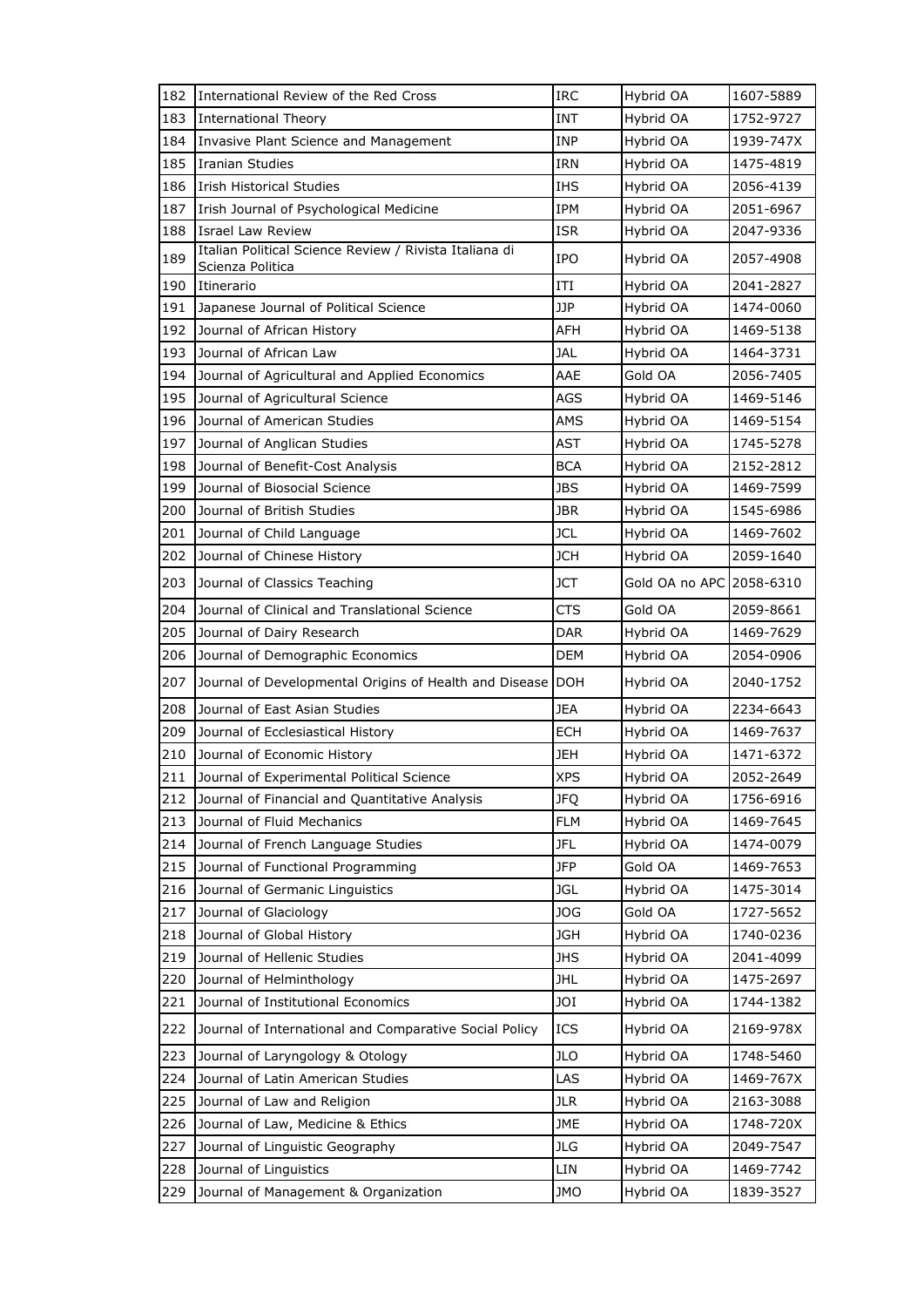| 230        | Journal of Modern African Studies                                           | <b>MOA</b> | Hybrid OA            | 1469-7777              |
|------------|-----------------------------------------------------------------------------|------------|----------------------|------------------------|
| 231        | Journal of Navigation                                                       | <b>NAV</b> | Hybrid OA            | 1469-7785              |
| 232        | Journal of Nutritional Science                                              | <b>JNS</b> | Gold OA              | 2048-6790              |
| 233        | Journal of Paleontology                                                     | <b>JPA</b> | Hybrid OA            | 1937-2337              |
| 234        | Journal of Pension Economics & Finance                                      | <b>PEF</b> | Hybrid OA            | 1475-3022              |
| 235        | Journal of Plasma Physics                                                   | <b>PLA</b> | Hybrid OA            | 1469-7807              |
| 236        | Journal of Policy History                                                   | <b>JPH</b> | Hybrid OA            | 1528-4190              |
| 237        | Journal of Public Policy                                                    | <b>PUP</b> | Hybrid OA            | 1469-7815              |
| 238        | Journal of Race, Ethnicity and Politics                                     | <b>REP</b> | Hybrid OA            | 2056-6085              |
| 239        | Journal of Radiotherapy in Practice                                         | <b>JRP</b> | Hybrid OA            | 1467-1131              |
| 240        | Journal of Roman Archaeology                                                | <b>JRO</b> | Hybrid OA            | 2331-5709              |
| 241        | Journal of Roman Studies                                                    | <b>JRS</b> | Hybrid OA            | 1753-528X              |
| 242        | Journal of Social Policy                                                    | <b>JSP</b> | Hybrid OA            | 1469-7823              |
| 243        | Journal of Symbolic Logic                                                   | <b>JSL</b> | Hybrid OA            | 1943-5886              |
| 244        | Journal of the American Philosophical Association                           | <b>APA</b> | Hybrid OA            | 2053-4485              |
| 245        | Journal of the Australian Mathematical Society                              | <b>JAZ</b> | Hybrid OA            | 1446-8107              |
| 246        | Journal of the Gilded Age and Progressive Era                               | <b>JGA</b> | Hybrid OA            | 1943-3557              |
| 247        | Journal of the History of Economic Thought                                  | HET        | Hybrid OA            | 1469-9656              |
| 248        | Journal of the Institute of Mathematics of Jussieu                          | JMJ        | Hybrid OA            | 1475-3030              |
| 249        | Journal of the International Neuropsychological Society                     | <b>INS</b> | Hybrid OA            | 1469-7661              |
| 250        | Journal of the International Phonetic Association                           | <b>IPA</b> | Hybrid OA            | 1475-3502              |
| 251        | Journal of the Marine Biological Association of the<br>United Kingdom       | MBI        | Hybrid OA            | 1469-7769              |
| 252        | Journal of the Royal Asiatic Society                                        | JRA        | Hybrid OA            | 1474-0591              |
| 253        | Journal of the Royal Musical Association                                    | <b>RMA</b> | Hybrid OA            | 1471-6933              |
| 254        | Journal of the Society for American Music                                   | <b>SAM</b> | Hybrid OA            | 1752-1971              |
| 255        | Journal of Tropical Ecology                                                 | <b>TRO</b> | Hybrid OA            | 1469-7831              |
| 256        | Journal of Wine Economics                                                   | <b>JWE</b> | Hybrid OA            | 1931-437X              |
| 257        | Kantian Review                                                              | <b>KRV</b> | Hybrid OA            | 2044-2394              |
| 258        | Knowledge Engineering Review                                                | <b>KER</b> | Hybrid OA            | 1469-8005              |
| 259        | Language and Cognition                                                      | LCO        | Hybrid OA            | 1866-9859              |
| 260        | Language in Society                                                         | <b>LSY</b> | Hybrid OA            | 1469-8013              |
| 261        | Language Teaching                                                           | <b>LTA</b> | Hybrid OA            | 1475-3049              |
| 262        | Language Variation and Change                                               | LVC        | Hybrid OA            | 1469-8021              |
| 263        | Latin American Antiquity                                                    | LAQ        | Hybrid OA            | 2325-5080              |
| 264<br>265 | Latin American Politics and Society<br>Latin American Research Review       | LAP        | Hybrid OA<br>Gold OA | 1548-2456              |
| 266        |                                                                             | LAR<br>LSI | Hybrid OA            | 1542-4278<br>1747-4469 |
| 267        | Law & Social Inquiry<br>Law and History Review                              | <b>LHR</b> | Hybrid OA            | 1939-9022              |
| 268        | Legal Information Management                                                | LIM        | Hybrid OA            | 1741-2021              |
| 269        | Legal Studies                                                               | LST        | Hybrid OA            | 1748-121X              |
| 270        | Legal Theory                                                                | LEG        | Hybrid OA            | 1469-8048              |
| 271        | Leiden Journal of International Law                                         | LJL        | Hybrid OA            | 1478-9698              |
| 272        | Libyan Studies                                                              | <b>LIS</b> | Hybrid OA            | 2052-6148              |
| 273        | Lichenologist                                                               | LIC        | Hybrid OA            | 1096-1135              |
| 274        | Macroeconomic Dynamics                                                      | MDY        | Hybrid OA            | 1469-8056              |
| 275        | Management and Organization Review                                          | <b>MOR</b> | Hybrid OA            | 1740-8784              |
| 276        | Mathematical Proceedings of the Cambridge                                   | <b>PSP</b> | Hybrid OA            | 1469-8064              |
| 277        | <b>Philosophical Society</b><br>Mathematical Structures in Computer Science | <b>MSC</b> | Hybrid OA            | 1469-8072              |
|            |                                                                             |            |                      |                        |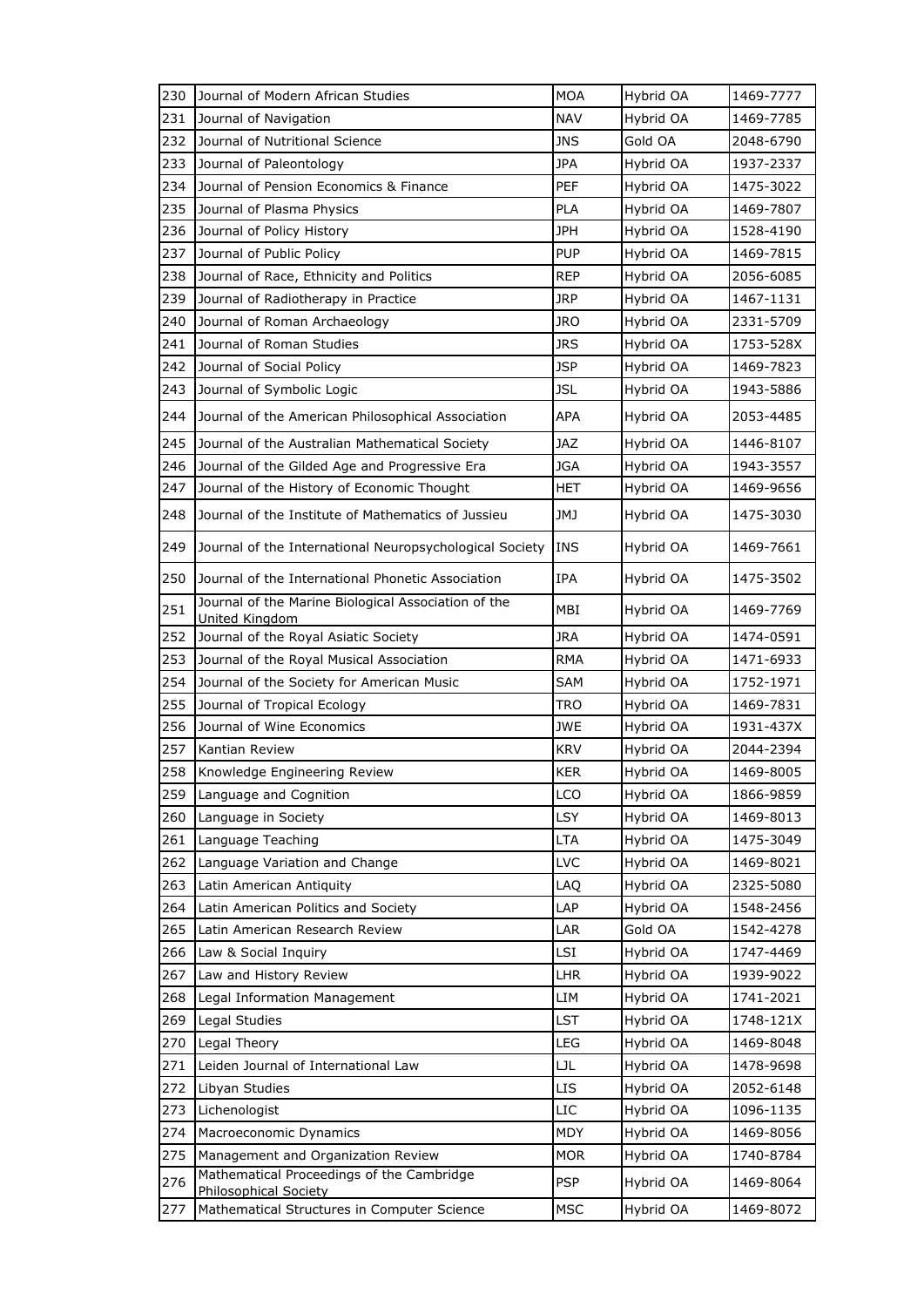| 278 | <b>Medical History</b>                                       | <b>MDH</b> | Hybrid OA      | 2048-8343 |
|-----|--------------------------------------------------------------|------------|----------------|-----------|
| 279 | Memory, Mind & Media                                         | <b>MEM</b> | Gold OA        | 2635-0238 |
| 280 | Microscopy and Microanalysis                                 | MAM        | Hybrid OA      | 1435-8115 |
| 281 | Microscopy Today                                             | <b>MTO</b> | Hybrid OA      | 2150-3583 |
| 282 | Mineralogical Magazine                                       | <b>MGM</b> | Hybrid OA      | 1471-8022 |
| 283 | Modern American History                                      | MAH        | Hybrid OA      | 2397-1851 |
| 284 | Modern Asian Studies                                         | <b>ASS</b> | Hybrid OA      | 1469-8099 |
| 285 | Modern Intellectual History                                  | MIH        | Hybrid OA      | 1479-2451 |
| 286 | Modern Italy                                                 | MIT        | Hybrid OA      | 1469-9877 |
| 287 | Nagoya Mathematical Journal                                  | NMJ        | Hybrid OA      | 2152-6842 |
| 288 | National Institute Economic Review                           | <b>NIE</b> | Hybrid OA      | 1741-3036 |
| 289 | <b>Nationalities Papers</b>                                  | <b>NPS</b> | Hybrid OA      | 1465-3923 |
| 290 | Natural Language Engineering                                 | <b>NLE</b> | Hybrid OA      | 1469-8110 |
| 291 | Netherlands Journal of Geosciences                           | <b>NJG</b> | Gold OA        | 1573-9708 |
| 292 | Network Science                                              | <b>NWS</b> | Hybrid OA      | 2050-1250 |
| 293 | New Perspectives on Turkey                                   | <b>NPT</b> | Hybrid OA      | 1305-3299 |
| 294 | <b>New Testament Studies</b>                                 | <b>NTS</b> | Hybrid OA      | 1469-8145 |
| 295 | New Theatre Quarterly                                        | <b>NTQ</b> | Hybrid OA      | 1474-0613 |
| 296 | Nineteenth-Century Music Review                              | <b>NCM</b> | Hybrid OA      | 2044-8414 |
| 297 | Nordic Journal of Linguistics                                | NJL        | Hybrid OA      | 1502-4717 |
| 298 | <b>Nutrition Research Reviews</b>                            | <b>NRR</b> | Hybrid OA      | 1475-2700 |
| 299 | Organised Sound                                              | oso        | Hybrid OA      | 1469-8153 |
| 300 | Oryx                                                         | <b>ORX</b> | Gold OA        | 1365-3008 |
| 301 | Paleobiology                                                 | PAB        | Hybrid OA      | 1938-5331 |
| 302 | Palliative & Supportive Care                                 | <b>PAX</b> | Hybrid OA      | 1478-9523 |
| 303 | Parasitology                                                 | <b>PAR</b> | Hybrid OA      | 1469-8161 |
| 304 | Personality Neuroscience                                     | <b>PEN</b> | Gold OA        | 2513-9886 |
| 305 | Perspectives on Politics                                     | <b>PPS</b> | Hybrid OA      | 1541-0986 |
| 306 | Philosophy                                                   | PHI        | Hybrid OA      | 1469-817X |
| 307 | Philosophy of Science                                        | <b>PSA</b> | Hybrid OA      | 1539-767X |
| 308 | Phonology                                                    | PHO        | Hybrid OA      | 1469-8188 |
| 309 | Plainsong & Medieval Music                                   | <b>PMM</b> | Hybrid OA      | 1474-0087 |
| 310 | Plant Genetic Resources                                      | <b>PGR</b> | Hybrid OA      | 1479-263X |
| 311 | Polar Record                                                 | POL        | Hybrid OA      | 1475-3057 |
| 312 | <b>Political Analysis</b>                                    | PAN        | Hybrid OA      | 1476-4989 |
| 313 | Political Science Research and Methods                       | <b>RAM</b> | Hybrid OA      | 2049-8489 |
| 314 | Politics & Gender                                            | PAG        | Hybrid OA      | 1743-9248 |
| 315 | Politics and Religion                                        | <b>RAP</b> | Hybrid OA      | 1755-0491 |
| 316 | Politics and the Life Sciences                               | <b>PLS</b> | Hybrid OA      | 1471-5457 |
| 317 | Popular Music                                                | PMU        | Hybrid OA      | 1474-0095 |
| 318 | Powder Diffraction                                           | PDJ        | Hybrid OA      | 1945-7413 |
| 319 | Prehospital and Disaster Medicine                            | PDM        | Hybrid OA      | 1945-1938 |
| 320 | Primary Health Care Research & Development                   | PHC        | Gold OA        | 1477-1128 |
| 321 | Probability in the Engineering and Informational<br>Sciences | <b>PES</b> | Hybrid OA      | 1469-8951 |
| 322 | Proceedings of the ASIL Annual Meeting                       | AMP        | Hybrid OA      | 2169-1118 |
| 323 | Proceedings of the Design Society                            | PDS        | Gold OA no APC | 2732-527X |
| 324 | Proceedings of the Edinburgh Mathematical Society            | PEM        | Hybrid OA      | 1464-3839 |
| 325 | Proceedings of the International Astronomical Union          | IAU        | Hybrid OA      | 1743-9221 |
| 326 | Proceedings of the Nutrition Society                         | <b>PNS</b> | Hybrid OA      | 1475-2719 |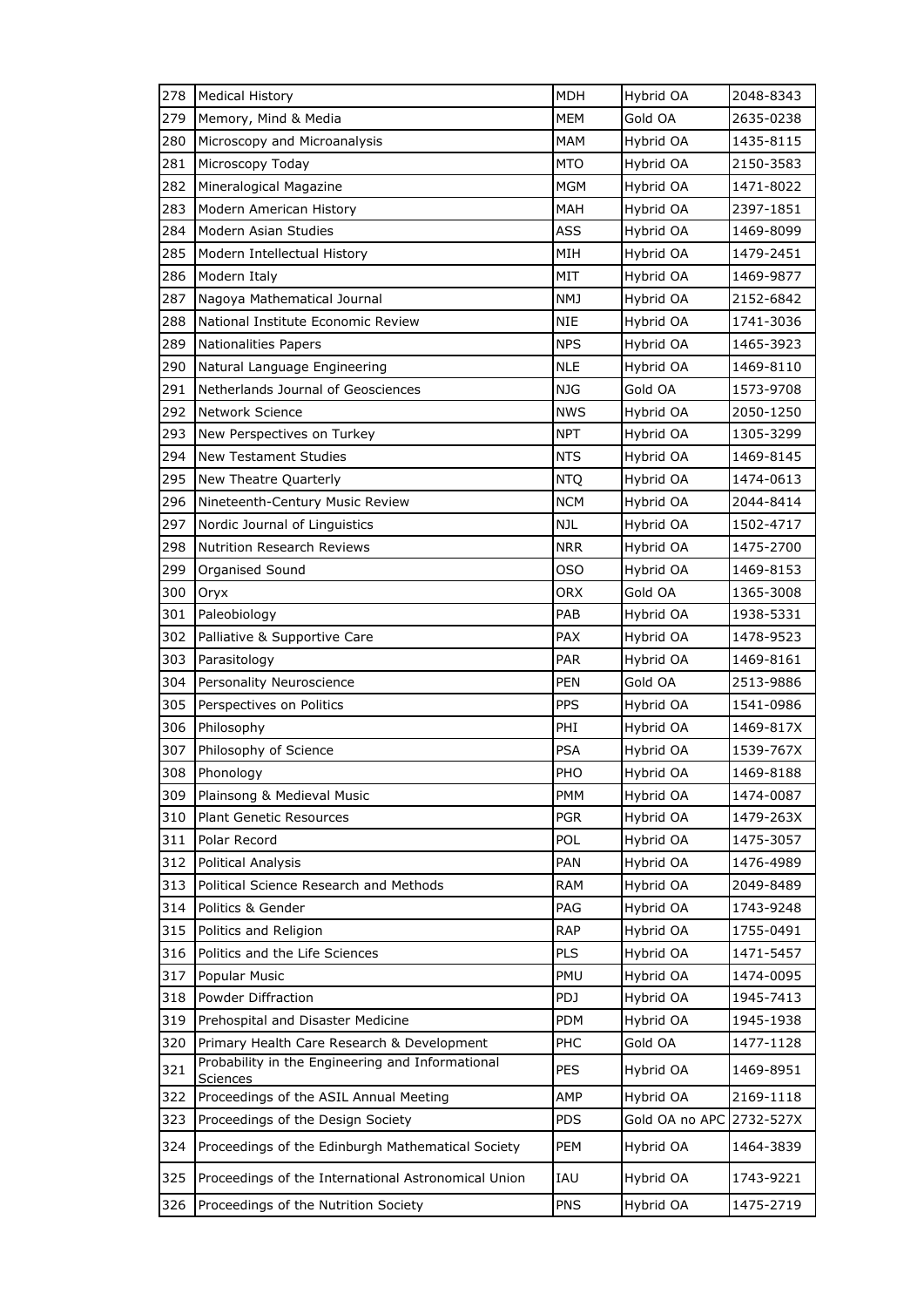| Proceedings of the Royal Society of Edinburgh Section<br>PRM<br>328<br>Hybrid OA<br>1473-7124<br>A: Mathematics<br>PS: Political Science & Politics<br><b>PSC</b><br>Hybrid OA<br>1537-5935<br>329<br><b>PSM</b><br>330<br>Hybrid OA<br>1469-8978<br>Psychological Medicine<br>331<br><b>Public Health Nutrition</b><br><b>PHN</b><br>Gold OA<br>1475-2727<br>332<br>Publications of the Astronomical Society of Australia<br><b>PAS</b><br>Hybrid OA<br>1448-6083<br>333<br>QRD<br>Gold OA<br>2633-2892<br><b>QRB Discovery</b><br>QPB<br>Gold OA<br>2632-8828<br>334<br>Quantitative Plant Biology<br>335<br>QRB<br>Hybrid OA<br>1469-8994<br>Quarterly Reviews of Biophysics<br>QUA<br>336<br>Quaternary Research<br>Hybrid OA<br>1096-0287<br>337<br>Radiocarbon<br><b>RDC</b><br>Hybrid OA<br>1945-5755<br>338<br><b>RMU</b><br>Hybrid OA<br>2202-932X<br>Ramus<br>339<br>ReCALL<br><b>REC</b><br>Hybrid OA<br>1474-0109<br>340<br><b>RES</b><br>Hybrid OA<br>1469-901X<br>Religious Studies<br>341<br><b>RQX</b><br>Hybrid OA<br>1935-0236<br>Renaissance Quarterly<br>342<br><b>RAF</b><br>Hybrid OA<br>1742-1713<br>Renewable Agriculture and Food Systems<br><b>RIS</b><br>1469-9044<br>343<br>Review of International Studies<br>Hybrid OA<br>Review of Middle East Studies<br><b>RMS</b><br>2329-3225<br>344<br>Hybrid OA<br><b>ROP</b><br>1748-6858<br>345<br><b>Review of Politics</b><br>Hybrid OA<br><b>RSL</b><br>346<br>Review of Symbolic Logic<br>Hybrid OA<br>1755-0211<br>Revista de Historia Economica - Journal of Iberian and<br>347<br><b>RHE</b><br>Hybrid OA<br>2041-3335<br>Latin American Economic History<br><b>ROB</b><br>1469-8668<br>348<br>Robotica<br>Hybrid OA<br>349<br><b>RRC</b><br>Hybrid OA<br>2167-4027<br>Royal Musical Association Research Chronicle<br>350<br><b>RUH</b><br>Hybrid OA<br>1474-0656<br><b>Rural History</b><br>351<br><b>SIC</b><br>Science in Context<br>Hybrid OA<br>1474-0664<br>352<br><b>SJT</b><br>Hybrid OA<br>Scottish Journal of Theology<br>1475-3065<br>353<br><b>SSR</b><br>Seed Science Research<br>Hybrid OA<br>1475-2735<br>354<br><b>Slavic Review</b><br><b>SLR</b><br>Hybrid OA<br>2325-7784<br>355<br>Hybrid OA<br>Social Philosophy and Policy<br>SOY<br>1471-6437<br>356<br>Social Policy and Society<br><b>SPS</b><br>Hybrid OA<br>1475-3073<br><b>SSH</b><br>357<br>Hybrid OA<br>1527-8034<br>Social Science History<br>358<br><b>SPQ</b><br>State Politics & Policy Quarterly<br>Hybrid OA<br>1946-1607<br>359<br>SAP<br>Studies in American Political Development<br>Hybrid OA<br>1469-8692<br><b>STC</b><br>Hybrid OA<br>2059-0644<br>360<br>Studies in Church History<br>361<br>Studies in Second Language Acquisition<br><b>SLA</b><br>Hybrid OA<br>1470-1545<br>362<br>TDR: The Drama Review<br>Hybrid OA<br>1531-4715<br>TDR<br>363<br>Tempo<br>TEM<br>Hybrid OA<br>1478-2286<br>364<br>The Aeronautical Journal<br>AER<br>2059-6464<br>Hybrid OA<br>365<br>The Mathematical Gazette<br>MAG<br>Hybrid OA<br>2056-6328<br><b>SJP</b><br>366<br>The Spanish Journal of Psychology<br>Hybrid OA<br>1988-2904<br>Theatre Research International<br>TRI<br>Hybrid OA<br>367<br>1474-0672<br>368<br>TSY<br>Hybrid OA<br>1475-4533<br><b>Theatre Survey</b><br>Theory and Practice of Logic Programming<br>TLP<br>Hybrid OA<br>369<br>1475-3081<br>370<br>Think<br>THI<br>Hybrid OA<br>1755-1196<br>371<br>Traditio<br><b>TDO</b><br>Hybrid OA<br>2166-5508<br>TRaNS: Trans-Regional and -National Studies of<br>372<br>TRN<br>Hybrid OA<br>2051-3658<br>Southeast Asia<br><b>RHT</b><br>Transactions of the Royal Historical Society<br>Hybrid OA<br>1474-0648<br>373 | 327 | Proceedings of the Prehistoric Society | <b>PPR</b> | Hybrid OA | 2050-2729 |
|------------------------------------------------------------------------------------------------------------------------------------------------------------------------------------------------------------------------------------------------------------------------------------------------------------------------------------------------------------------------------------------------------------------------------------------------------------------------------------------------------------------------------------------------------------------------------------------------------------------------------------------------------------------------------------------------------------------------------------------------------------------------------------------------------------------------------------------------------------------------------------------------------------------------------------------------------------------------------------------------------------------------------------------------------------------------------------------------------------------------------------------------------------------------------------------------------------------------------------------------------------------------------------------------------------------------------------------------------------------------------------------------------------------------------------------------------------------------------------------------------------------------------------------------------------------------------------------------------------------------------------------------------------------------------------------------------------------------------------------------------------------------------------------------------------------------------------------------------------------------------------------------------------------------------------------------------------------------------------------------------------------------------------------------------------------------------------------------------------------------------------------------------------------------------------------------------------------------------------------------------------------------------------------------------------------------------------------------------------------------------------------------------------------------------------------------------------------------------------------------------------------------------------------------------------------------------------------------------------------------------------------------------------------------------------------------------------------------------------------------------------------------------------------------------------------------------------------------------------------------------------------------------------------------------------------------------------------------------------------------------------------------------------------------------------------------------------------------------------------------------------------------------------------------------------------------------------------------------------------------------------------------------------------------------------------------------------------------------------------------------------------------------------------------------------------------------------------------------------------------------------------------------------------------------------------------------------------------------------------------------------------------------------|-----|----------------------------------------|------------|-----------|-----------|
|                                                                                                                                                                                                                                                                                                                                                                                                                                                                                                                                                                                                                                                                                                                                                                                                                                                                                                                                                                                                                                                                                                                                                                                                                                                                                                                                                                                                                                                                                                                                                                                                                                                                                                                                                                                                                                                                                                                                                                                                                                                                                                                                                                                                                                                                                                                                                                                                                                                                                                                                                                                                                                                                                                                                                                                                                                                                                                                                                                                                                                                                                                                                                                                                                                                                                                                                                                                                                                                                                                                                                                                                                                                            |     |                                        |            |           |           |
|                                                                                                                                                                                                                                                                                                                                                                                                                                                                                                                                                                                                                                                                                                                                                                                                                                                                                                                                                                                                                                                                                                                                                                                                                                                                                                                                                                                                                                                                                                                                                                                                                                                                                                                                                                                                                                                                                                                                                                                                                                                                                                                                                                                                                                                                                                                                                                                                                                                                                                                                                                                                                                                                                                                                                                                                                                                                                                                                                                                                                                                                                                                                                                                                                                                                                                                                                                                                                                                                                                                                                                                                                                                            |     |                                        |            |           |           |
|                                                                                                                                                                                                                                                                                                                                                                                                                                                                                                                                                                                                                                                                                                                                                                                                                                                                                                                                                                                                                                                                                                                                                                                                                                                                                                                                                                                                                                                                                                                                                                                                                                                                                                                                                                                                                                                                                                                                                                                                                                                                                                                                                                                                                                                                                                                                                                                                                                                                                                                                                                                                                                                                                                                                                                                                                                                                                                                                                                                                                                                                                                                                                                                                                                                                                                                                                                                                                                                                                                                                                                                                                                                            |     |                                        |            |           |           |
|                                                                                                                                                                                                                                                                                                                                                                                                                                                                                                                                                                                                                                                                                                                                                                                                                                                                                                                                                                                                                                                                                                                                                                                                                                                                                                                                                                                                                                                                                                                                                                                                                                                                                                                                                                                                                                                                                                                                                                                                                                                                                                                                                                                                                                                                                                                                                                                                                                                                                                                                                                                                                                                                                                                                                                                                                                                                                                                                                                                                                                                                                                                                                                                                                                                                                                                                                                                                                                                                                                                                                                                                                                                            |     |                                        |            |           |           |
|                                                                                                                                                                                                                                                                                                                                                                                                                                                                                                                                                                                                                                                                                                                                                                                                                                                                                                                                                                                                                                                                                                                                                                                                                                                                                                                                                                                                                                                                                                                                                                                                                                                                                                                                                                                                                                                                                                                                                                                                                                                                                                                                                                                                                                                                                                                                                                                                                                                                                                                                                                                                                                                                                                                                                                                                                                                                                                                                                                                                                                                                                                                                                                                                                                                                                                                                                                                                                                                                                                                                                                                                                                                            |     |                                        |            |           |           |
|                                                                                                                                                                                                                                                                                                                                                                                                                                                                                                                                                                                                                                                                                                                                                                                                                                                                                                                                                                                                                                                                                                                                                                                                                                                                                                                                                                                                                                                                                                                                                                                                                                                                                                                                                                                                                                                                                                                                                                                                                                                                                                                                                                                                                                                                                                                                                                                                                                                                                                                                                                                                                                                                                                                                                                                                                                                                                                                                                                                                                                                                                                                                                                                                                                                                                                                                                                                                                                                                                                                                                                                                                                                            |     |                                        |            |           |           |
|                                                                                                                                                                                                                                                                                                                                                                                                                                                                                                                                                                                                                                                                                                                                                                                                                                                                                                                                                                                                                                                                                                                                                                                                                                                                                                                                                                                                                                                                                                                                                                                                                                                                                                                                                                                                                                                                                                                                                                                                                                                                                                                                                                                                                                                                                                                                                                                                                                                                                                                                                                                                                                                                                                                                                                                                                                                                                                                                                                                                                                                                                                                                                                                                                                                                                                                                                                                                                                                                                                                                                                                                                                                            |     |                                        |            |           |           |
|                                                                                                                                                                                                                                                                                                                                                                                                                                                                                                                                                                                                                                                                                                                                                                                                                                                                                                                                                                                                                                                                                                                                                                                                                                                                                                                                                                                                                                                                                                                                                                                                                                                                                                                                                                                                                                                                                                                                                                                                                                                                                                                                                                                                                                                                                                                                                                                                                                                                                                                                                                                                                                                                                                                                                                                                                                                                                                                                                                                                                                                                                                                                                                                                                                                                                                                                                                                                                                                                                                                                                                                                                                                            |     |                                        |            |           |           |
|                                                                                                                                                                                                                                                                                                                                                                                                                                                                                                                                                                                                                                                                                                                                                                                                                                                                                                                                                                                                                                                                                                                                                                                                                                                                                                                                                                                                                                                                                                                                                                                                                                                                                                                                                                                                                                                                                                                                                                                                                                                                                                                                                                                                                                                                                                                                                                                                                                                                                                                                                                                                                                                                                                                                                                                                                                                                                                                                                                                                                                                                                                                                                                                                                                                                                                                                                                                                                                                                                                                                                                                                                                                            |     |                                        |            |           |           |
|                                                                                                                                                                                                                                                                                                                                                                                                                                                                                                                                                                                                                                                                                                                                                                                                                                                                                                                                                                                                                                                                                                                                                                                                                                                                                                                                                                                                                                                                                                                                                                                                                                                                                                                                                                                                                                                                                                                                                                                                                                                                                                                                                                                                                                                                                                                                                                                                                                                                                                                                                                                                                                                                                                                                                                                                                                                                                                                                                                                                                                                                                                                                                                                                                                                                                                                                                                                                                                                                                                                                                                                                                                                            |     |                                        |            |           |           |
|                                                                                                                                                                                                                                                                                                                                                                                                                                                                                                                                                                                                                                                                                                                                                                                                                                                                                                                                                                                                                                                                                                                                                                                                                                                                                                                                                                                                                                                                                                                                                                                                                                                                                                                                                                                                                                                                                                                                                                                                                                                                                                                                                                                                                                                                                                                                                                                                                                                                                                                                                                                                                                                                                                                                                                                                                                                                                                                                                                                                                                                                                                                                                                                                                                                                                                                                                                                                                                                                                                                                                                                                                                                            |     |                                        |            |           |           |
|                                                                                                                                                                                                                                                                                                                                                                                                                                                                                                                                                                                                                                                                                                                                                                                                                                                                                                                                                                                                                                                                                                                                                                                                                                                                                                                                                                                                                                                                                                                                                                                                                                                                                                                                                                                                                                                                                                                                                                                                                                                                                                                                                                                                                                                                                                                                                                                                                                                                                                                                                                                                                                                                                                                                                                                                                                                                                                                                                                                                                                                                                                                                                                                                                                                                                                                                                                                                                                                                                                                                                                                                                                                            |     |                                        |            |           |           |
|                                                                                                                                                                                                                                                                                                                                                                                                                                                                                                                                                                                                                                                                                                                                                                                                                                                                                                                                                                                                                                                                                                                                                                                                                                                                                                                                                                                                                                                                                                                                                                                                                                                                                                                                                                                                                                                                                                                                                                                                                                                                                                                                                                                                                                                                                                                                                                                                                                                                                                                                                                                                                                                                                                                                                                                                                                                                                                                                                                                                                                                                                                                                                                                                                                                                                                                                                                                                                                                                                                                                                                                                                                                            |     |                                        |            |           |           |
|                                                                                                                                                                                                                                                                                                                                                                                                                                                                                                                                                                                                                                                                                                                                                                                                                                                                                                                                                                                                                                                                                                                                                                                                                                                                                                                                                                                                                                                                                                                                                                                                                                                                                                                                                                                                                                                                                                                                                                                                                                                                                                                                                                                                                                                                                                                                                                                                                                                                                                                                                                                                                                                                                                                                                                                                                                                                                                                                                                                                                                                                                                                                                                                                                                                                                                                                                                                                                                                                                                                                                                                                                                                            |     |                                        |            |           |           |
|                                                                                                                                                                                                                                                                                                                                                                                                                                                                                                                                                                                                                                                                                                                                                                                                                                                                                                                                                                                                                                                                                                                                                                                                                                                                                                                                                                                                                                                                                                                                                                                                                                                                                                                                                                                                                                                                                                                                                                                                                                                                                                                                                                                                                                                                                                                                                                                                                                                                                                                                                                                                                                                                                                                                                                                                                                                                                                                                                                                                                                                                                                                                                                                                                                                                                                                                                                                                                                                                                                                                                                                                                                                            |     |                                        |            |           |           |
|                                                                                                                                                                                                                                                                                                                                                                                                                                                                                                                                                                                                                                                                                                                                                                                                                                                                                                                                                                                                                                                                                                                                                                                                                                                                                                                                                                                                                                                                                                                                                                                                                                                                                                                                                                                                                                                                                                                                                                                                                                                                                                                                                                                                                                                                                                                                                                                                                                                                                                                                                                                                                                                                                                                                                                                                                                                                                                                                                                                                                                                                                                                                                                                                                                                                                                                                                                                                                                                                                                                                                                                                                                                            |     |                                        |            |           |           |
|                                                                                                                                                                                                                                                                                                                                                                                                                                                                                                                                                                                                                                                                                                                                                                                                                                                                                                                                                                                                                                                                                                                                                                                                                                                                                                                                                                                                                                                                                                                                                                                                                                                                                                                                                                                                                                                                                                                                                                                                                                                                                                                                                                                                                                                                                                                                                                                                                                                                                                                                                                                                                                                                                                                                                                                                                                                                                                                                                                                                                                                                                                                                                                                                                                                                                                                                                                                                                                                                                                                                                                                                                                                            |     |                                        |            |           |           |
|                                                                                                                                                                                                                                                                                                                                                                                                                                                                                                                                                                                                                                                                                                                                                                                                                                                                                                                                                                                                                                                                                                                                                                                                                                                                                                                                                                                                                                                                                                                                                                                                                                                                                                                                                                                                                                                                                                                                                                                                                                                                                                                                                                                                                                                                                                                                                                                                                                                                                                                                                                                                                                                                                                                                                                                                                                                                                                                                                                                                                                                                                                                                                                                                                                                                                                                                                                                                                                                                                                                                                                                                                                                            |     |                                        |            |           |           |
|                                                                                                                                                                                                                                                                                                                                                                                                                                                                                                                                                                                                                                                                                                                                                                                                                                                                                                                                                                                                                                                                                                                                                                                                                                                                                                                                                                                                                                                                                                                                                                                                                                                                                                                                                                                                                                                                                                                                                                                                                                                                                                                                                                                                                                                                                                                                                                                                                                                                                                                                                                                                                                                                                                                                                                                                                                                                                                                                                                                                                                                                                                                                                                                                                                                                                                                                                                                                                                                                                                                                                                                                                                                            |     |                                        |            |           |           |
|                                                                                                                                                                                                                                                                                                                                                                                                                                                                                                                                                                                                                                                                                                                                                                                                                                                                                                                                                                                                                                                                                                                                                                                                                                                                                                                                                                                                                                                                                                                                                                                                                                                                                                                                                                                                                                                                                                                                                                                                                                                                                                                                                                                                                                                                                                                                                                                                                                                                                                                                                                                                                                                                                                                                                                                                                                                                                                                                                                                                                                                                                                                                                                                                                                                                                                                                                                                                                                                                                                                                                                                                                                                            |     |                                        |            |           |           |
|                                                                                                                                                                                                                                                                                                                                                                                                                                                                                                                                                                                                                                                                                                                                                                                                                                                                                                                                                                                                                                                                                                                                                                                                                                                                                                                                                                                                                                                                                                                                                                                                                                                                                                                                                                                                                                                                                                                                                                                                                                                                                                                                                                                                                                                                                                                                                                                                                                                                                                                                                                                                                                                                                                                                                                                                                                                                                                                                                                                                                                                                                                                                                                                                                                                                                                                                                                                                                                                                                                                                                                                                                                                            |     |                                        |            |           |           |
|                                                                                                                                                                                                                                                                                                                                                                                                                                                                                                                                                                                                                                                                                                                                                                                                                                                                                                                                                                                                                                                                                                                                                                                                                                                                                                                                                                                                                                                                                                                                                                                                                                                                                                                                                                                                                                                                                                                                                                                                                                                                                                                                                                                                                                                                                                                                                                                                                                                                                                                                                                                                                                                                                                                                                                                                                                                                                                                                                                                                                                                                                                                                                                                                                                                                                                                                                                                                                                                                                                                                                                                                                                                            |     |                                        |            |           |           |
|                                                                                                                                                                                                                                                                                                                                                                                                                                                                                                                                                                                                                                                                                                                                                                                                                                                                                                                                                                                                                                                                                                                                                                                                                                                                                                                                                                                                                                                                                                                                                                                                                                                                                                                                                                                                                                                                                                                                                                                                                                                                                                                                                                                                                                                                                                                                                                                                                                                                                                                                                                                                                                                                                                                                                                                                                                                                                                                                                                                                                                                                                                                                                                                                                                                                                                                                                                                                                                                                                                                                                                                                                                                            |     |                                        |            |           |           |
|                                                                                                                                                                                                                                                                                                                                                                                                                                                                                                                                                                                                                                                                                                                                                                                                                                                                                                                                                                                                                                                                                                                                                                                                                                                                                                                                                                                                                                                                                                                                                                                                                                                                                                                                                                                                                                                                                                                                                                                                                                                                                                                                                                                                                                                                                                                                                                                                                                                                                                                                                                                                                                                                                                                                                                                                                                                                                                                                                                                                                                                                                                                                                                                                                                                                                                                                                                                                                                                                                                                                                                                                                                                            |     |                                        |            |           |           |
|                                                                                                                                                                                                                                                                                                                                                                                                                                                                                                                                                                                                                                                                                                                                                                                                                                                                                                                                                                                                                                                                                                                                                                                                                                                                                                                                                                                                                                                                                                                                                                                                                                                                                                                                                                                                                                                                                                                                                                                                                                                                                                                                                                                                                                                                                                                                                                                                                                                                                                                                                                                                                                                                                                                                                                                                                                                                                                                                                                                                                                                                                                                                                                                                                                                                                                                                                                                                                                                                                                                                                                                                                                                            |     |                                        |            |           |           |
|                                                                                                                                                                                                                                                                                                                                                                                                                                                                                                                                                                                                                                                                                                                                                                                                                                                                                                                                                                                                                                                                                                                                                                                                                                                                                                                                                                                                                                                                                                                                                                                                                                                                                                                                                                                                                                                                                                                                                                                                                                                                                                                                                                                                                                                                                                                                                                                                                                                                                                                                                                                                                                                                                                                                                                                                                                                                                                                                                                                                                                                                                                                                                                                                                                                                                                                                                                                                                                                                                                                                                                                                                                                            |     |                                        |            |           |           |
|                                                                                                                                                                                                                                                                                                                                                                                                                                                                                                                                                                                                                                                                                                                                                                                                                                                                                                                                                                                                                                                                                                                                                                                                                                                                                                                                                                                                                                                                                                                                                                                                                                                                                                                                                                                                                                                                                                                                                                                                                                                                                                                                                                                                                                                                                                                                                                                                                                                                                                                                                                                                                                                                                                                                                                                                                                                                                                                                                                                                                                                                                                                                                                                                                                                                                                                                                                                                                                                                                                                                                                                                                                                            |     |                                        |            |           |           |
|                                                                                                                                                                                                                                                                                                                                                                                                                                                                                                                                                                                                                                                                                                                                                                                                                                                                                                                                                                                                                                                                                                                                                                                                                                                                                                                                                                                                                                                                                                                                                                                                                                                                                                                                                                                                                                                                                                                                                                                                                                                                                                                                                                                                                                                                                                                                                                                                                                                                                                                                                                                                                                                                                                                                                                                                                                                                                                                                                                                                                                                                                                                                                                                                                                                                                                                                                                                                                                                                                                                                                                                                                                                            |     |                                        |            |           |           |
|                                                                                                                                                                                                                                                                                                                                                                                                                                                                                                                                                                                                                                                                                                                                                                                                                                                                                                                                                                                                                                                                                                                                                                                                                                                                                                                                                                                                                                                                                                                                                                                                                                                                                                                                                                                                                                                                                                                                                                                                                                                                                                                                                                                                                                                                                                                                                                                                                                                                                                                                                                                                                                                                                                                                                                                                                                                                                                                                                                                                                                                                                                                                                                                                                                                                                                                                                                                                                                                                                                                                                                                                                                                            |     |                                        |            |           |           |
|                                                                                                                                                                                                                                                                                                                                                                                                                                                                                                                                                                                                                                                                                                                                                                                                                                                                                                                                                                                                                                                                                                                                                                                                                                                                                                                                                                                                                                                                                                                                                                                                                                                                                                                                                                                                                                                                                                                                                                                                                                                                                                                                                                                                                                                                                                                                                                                                                                                                                                                                                                                                                                                                                                                                                                                                                                                                                                                                                                                                                                                                                                                                                                                                                                                                                                                                                                                                                                                                                                                                                                                                                                                            |     |                                        |            |           |           |
|                                                                                                                                                                                                                                                                                                                                                                                                                                                                                                                                                                                                                                                                                                                                                                                                                                                                                                                                                                                                                                                                                                                                                                                                                                                                                                                                                                                                                                                                                                                                                                                                                                                                                                                                                                                                                                                                                                                                                                                                                                                                                                                                                                                                                                                                                                                                                                                                                                                                                                                                                                                                                                                                                                                                                                                                                                                                                                                                                                                                                                                                                                                                                                                                                                                                                                                                                                                                                                                                                                                                                                                                                                                            |     |                                        |            |           |           |
|                                                                                                                                                                                                                                                                                                                                                                                                                                                                                                                                                                                                                                                                                                                                                                                                                                                                                                                                                                                                                                                                                                                                                                                                                                                                                                                                                                                                                                                                                                                                                                                                                                                                                                                                                                                                                                                                                                                                                                                                                                                                                                                                                                                                                                                                                                                                                                                                                                                                                                                                                                                                                                                                                                                                                                                                                                                                                                                                                                                                                                                                                                                                                                                                                                                                                                                                                                                                                                                                                                                                                                                                                                                            |     |                                        |            |           |           |
|                                                                                                                                                                                                                                                                                                                                                                                                                                                                                                                                                                                                                                                                                                                                                                                                                                                                                                                                                                                                                                                                                                                                                                                                                                                                                                                                                                                                                                                                                                                                                                                                                                                                                                                                                                                                                                                                                                                                                                                                                                                                                                                                                                                                                                                                                                                                                                                                                                                                                                                                                                                                                                                                                                                                                                                                                                                                                                                                                                                                                                                                                                                                                                                                                                                                                                                                                                                                                                                                                                                                                                                                                                                            |     |                                        |            |           |           |
|                                                                                                                                                                                                                                                                                                                                                                                                                                                                                                                                                                                                                                                                                                                                                                                                                                                                                                                                                                                                                                                                                                                                                                                                                                                                                                                                                                                                                                                                                                                                                                                                                                                                                                                                                                                                                                                                                                                                                                                                                                                                                                                                                                                                                                                                                                                                                                                                                                                                                                                                                                                                                                                                                                                                                                                                                                                                                                                                                                                                                                                                                                                                                                                                                                                                                                                                                                                                                                                                                                                                                                                                                                                            |     |                                        |            |           |           |
|                                                                                                                                                                                                                                                                                                                                                                                                                                                                                                                                                                                                                                                                                                                                                                                                                                                                                                                                                                                                                                                                                                                                                                                                                                                                                                                                                                                                                                                                                                                                                                                                                                                                                                                                                                                                                                                                                                                                                                                                                                                                                                                                                                                                                                                                                                                                                                                                                                                                                                                                                                                                                                                                                                                                                                                                                                                                                                                                                                                                                                                                                                                                                                                                                                                                                                                                                                                                                                                                                                                                                                                                                                                            |     |                                        |            |           |           |
|                                                                                                                                                                                                                                                                                                                                                                                                                                                                                                                                                                                                                                                                                                                                                                                                                                                                                                                                                                                                                                                                                                                                                                                                                                                                                                                                                                                                                                                                                                                                                                                                                                                                                                                                                                                                                                                                                                                                                                                                                                                                                                                                                                                                                                                                                                                                                                                                                                                                                                                                                                                                                                                                                                                                                                                                                                                                                                                                                                                                                                                                                                                                                                                                                                                                                                                                                                                                                                                                                                                                                                                                                                                            |     |                                        |            |           |           |
|                                                                                                                                                                                                                                                                                                                                                                                                                                                                                                                                                                                                                                                                                                                                                                                                                                                                                                                                                                                                                                                                                                                                                                                                                                                                                                                                                                                                                                                                                                                                                                                                                                                                                                                                                                                                                                                                                                                                                                                                                                                                                                                                                                                                                                                                                                                                                                                                                                                                                                                                                                                                                                                                                                                                                                                                                                                                                                                                                                                                                                                                                                                                                                                                                                                                                                                                                                                                                                                                                                                                                                                                                                                            |     |                                        |            |           |           |
|                                                                                                                                                                                                                                                                                                                                                                                                                                                                                                                                                                                                                                                                                                                                                                                                                                                                                                                                                                                                                                                                                                                                                                                                                                                                                                                                                                                                                                                                                                                                                                                                                                                                                                                                                                                                                                                                                                                                                                                                                                                                                                                                                                                                                                                                                                                                                                                                                                                                                                                                                                                                                                                                                                                                                                                                                                                                                                                                                                                                                                                                                                                                                                                                                                                                                                                                                                                                                                                                                                                                                                                                                                                            |     |                                        |            |           |           |
|                                                                                                                                                                                                                                                                                                                                                                                                                                                                                                                                                                                                                                                                                                                                                                                                                                                                                                                                                                                                                                                                                                                                                                                                                                                                                                                                                                                                                                                                                                                                                                                                                                                                                                                                                                                                                                                                                                                                                                                                                                                                                                                                                                                                                                                                                                                                                                                                                                                                                                                                                                                                                                                                                                                                                                                                                                                                                                                                                                                                                                                                                                                                                                                                                                                                                                                                                                                                                                                                                                                                                                                                                                                            |     |                                        |            |           |           |
|                                                                                                                                                                                                                                                                                                                                                                                                                                                                                                                                                                                                                                                                                                                                                                                                                                                                                                                                                                                                                                                                                                                                                                                                                                                                                                                                                                                                                                                                                                                                                                                                                                                                                                                                                                                                                                                                                                                                                                                                                                                                                                                                                                                                                                                                                                                                                                                                                                                                                                                                                                                                                                                                                                                                                                                                                                                                                                                                                                                                                                                                                                                                                                                                                                                                                                                                                                                                                                                                                                                                                                                                                                                            |     |                                        |            |           |           |
|                                                                                                                                                                                                                                                                                                                                                                                                                                                                                                                                                                                                                                                                                                                                                                                                                                                                                                                                                                                                                                                                                                                                                                                                                                                                                                                                                                                                                                                                                                                                                                                                                                                                                                                                                                                                                                                                                                                                                                                                                                                                                                                                                                                                                                                                                                                                                                                                                                                                                                                                                                                                                                                                                                                                                                                                                                                                                                                                                                                                                                                                                                                                                                                                                                                                                                                                                                                                                                                                                                                                                                                                                                                            |     |                                        |            |           |           |
|                                                                                                                                                                                                                                                                                                                                                                                                                                                                                                                                                                                                                                                                                                                                                                                                                                                                                                                                                                                                                                                                                                                                                                                                                                                                                                                                                                                                                                                                                                                                                                                                                                                                                                                                                                                                                                                                                                                                                                                                                                                                                                                                                                                                                                                                                                                                                                                                                                                                                                                                                                                                                                                                                                                                                                                                                                                                                                                                                                                                                                                                                                                                                                                                                                                                                                                                                                                                                                                                                                                                                                                                                                                            |     |                                        |            |           |           |
|                                                                                                                                                                                                                                                                                                                                                                                                                                                                                                                                                                                                                                                                                                                                                                                                                                                                                                                                                                                                                                                                                                                                                                                                                                                                                                                                                                                                                                                                                                                                                                                                                                                                                                                                                                                                                                                                                                                                                                                                                                                                                                                                                                                                                                                                                                                                                                                                                                                                                                                                                                                                                                                                                                                                                                                                                                                                                                                                                                                                                                                                                                                                                                                                                                                                                                                                                                                                                                                                                                                                                                                                                                                            |     |                                        |            |           |           |
|                                                                                                                                                                                                                                                                                                                                                                                                                                                                                                                                                                                                                                                                                                                                                                                                                                                                                                                                                                                                                                                                                                                                                                                                                                                                                                                                                                                                                                                                                                                                                                                                                                                                                                                                                                                                                                                                                                                                                                                                                                                                                                                                                                                                                                                                                                                                                                                                                                                                                                                                                                                                                                                                                                                                                                                                                                                                                                                                                                                                                                                                                                                                                                                                                                                                                                                                                                                                                                                                                                                                                                                                                                                            |     |                                        |            |           |           |
|                                                                                                                                                                                                                                                                                                                                                                                                                                                                                                                                                                                                                                                                                                                                                                                                                                                                                                                                                                                                                                                                                                                                                                                                                                                                                                                                                                                                                                                                                                                                                                                                                                                                                                                                                                                                                                                                                                                                                                                                                                                                                                                                                                                                                                                                                                                                                                                                                                                                                                                                                                                                                                                                                                                                                                                                                                                                                                                                                                                                                                                                                                                                                                                                                                                                                                                                                                                                                                                                                                                                                                                                                                                            |     |                                        |            |           |           |
|                                                                                                                                                                                                                                                                                                                                                                                                                                                                                                                                                                                                                                                                                                                                                                                                                                                                                                                                                                                                                                                                                                                                                                                                                                                                                                                                                                                                                                                                                                                                                                                                                                                                                                                                                                                                                                                                                                                                                                                                                                                                                                                                                                                                                                                                                                                                                                                                                                                                                                                                                                                                                                                                                                                                                                                                                                                                                                                                                                                                                                                                                                                                                                                                                                                                                                                                                                                                                                                                                                                                                                                                                                                            |     |                                        |            |           |           |
|                                                                                                                                                                                                                                                                                                                                                                                                                                                                                                                                                                                                                                                                                                                                                                                                                                                                                                                                                                                                                                                                                                                                                                                                                                                                                                                                                                                                                                                                                                                                                                                                                                                                                                                                                                                                                                                                                                                                                                                                                                                                                                                                                                                                                                                                                                                                                                                                                                                                                                                                                                                                                                                                                                                                                                                                                                                                                                                                                                                                                                                                                                                                                                                                                                                                                                                                                                                                                                                                                                                                                                                                                                                            | 374 | Transnational Environmental Law        | TEL        | Hybrid OA | 2047-1033 |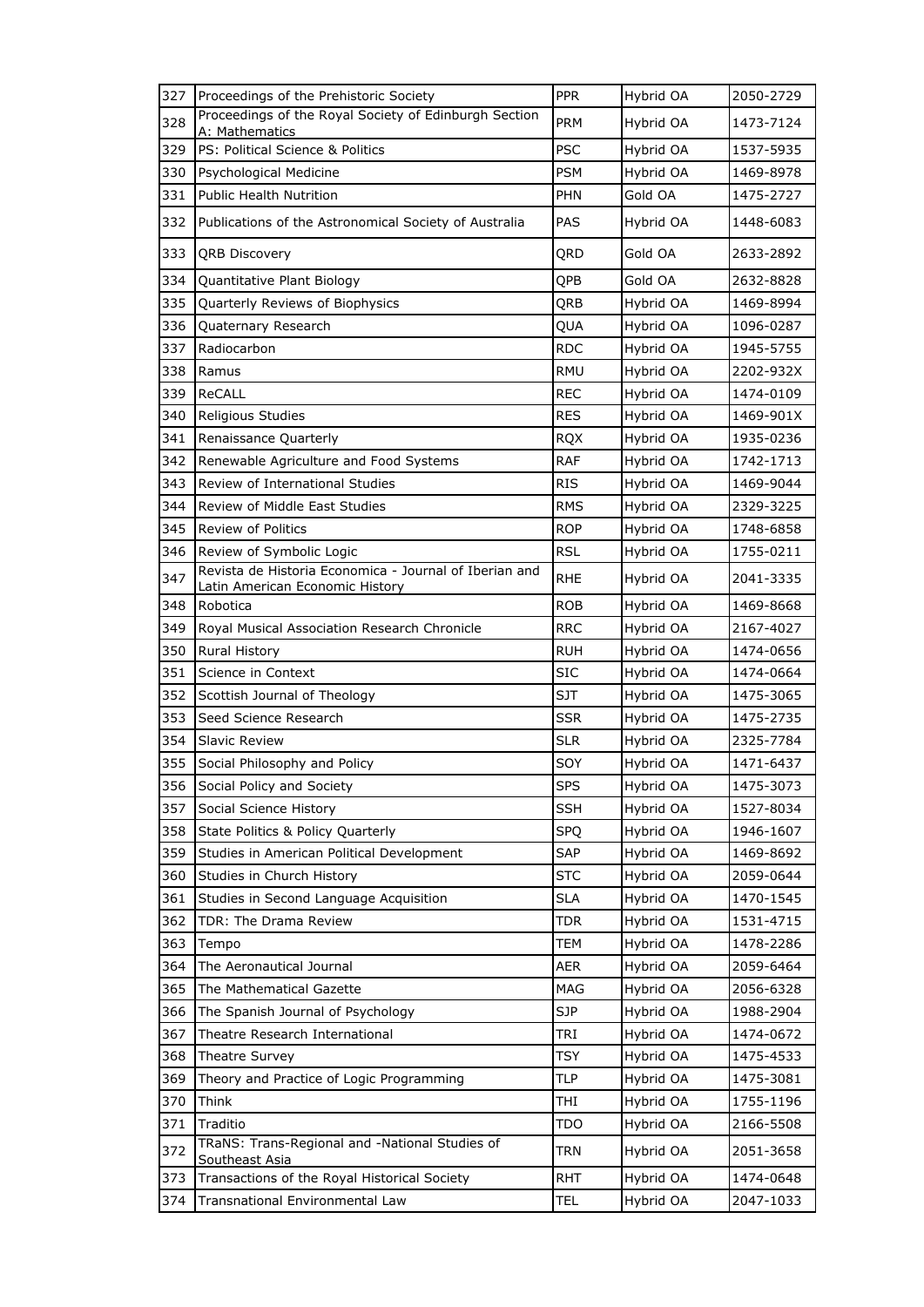| 375 | Twentieth-Century Music               | <b>TCM</b> | Hybrid OA | 1478-5730 |
|-----|---------------------------------------|------------|-----------|-----------|
| 376 | Twin Research and Human Genetics      | <b>THG</b> | Hybrid OA | 1839-2628 |
| 377 | Urban History                         | UHY        | Hybrid OA | 1469-8706 |
| 378 | Utilitas                              | UTI        | Hybrid OA | 1741-6183 |
| 379 | Victorian Literature and Culture      | <b>VLC</b> | Hybrid OA | 1470-1553 |
| 380 | Visual Neuroscience                   | <b>VNS</b> | Hybrid OA | 1469-8714 |
| 381 | Wearable Technologies                 | <b>WTC</b> | Gold OA   | 2631-7176 |
| 382 | <b>Weed Science</b>                   | <b>WSC</b> | Hybrid OA | 1550-2759 |
| 383 | Weed Technology                       | <b>WET</b> | Hybrid OA | 1550-2740 |
| 384 | World Trade Review                    | <b>WTR</b> | Hybrid OA | 1475-3138 |
| 385 | <b>Yearbook for Traditional Music</b> | <b>YTM</b> | Hybrid OA | 2304-3857 |
| 386 | Zygote                                | <b>ZYG</b> | Hybrid OA | 1469-8730 |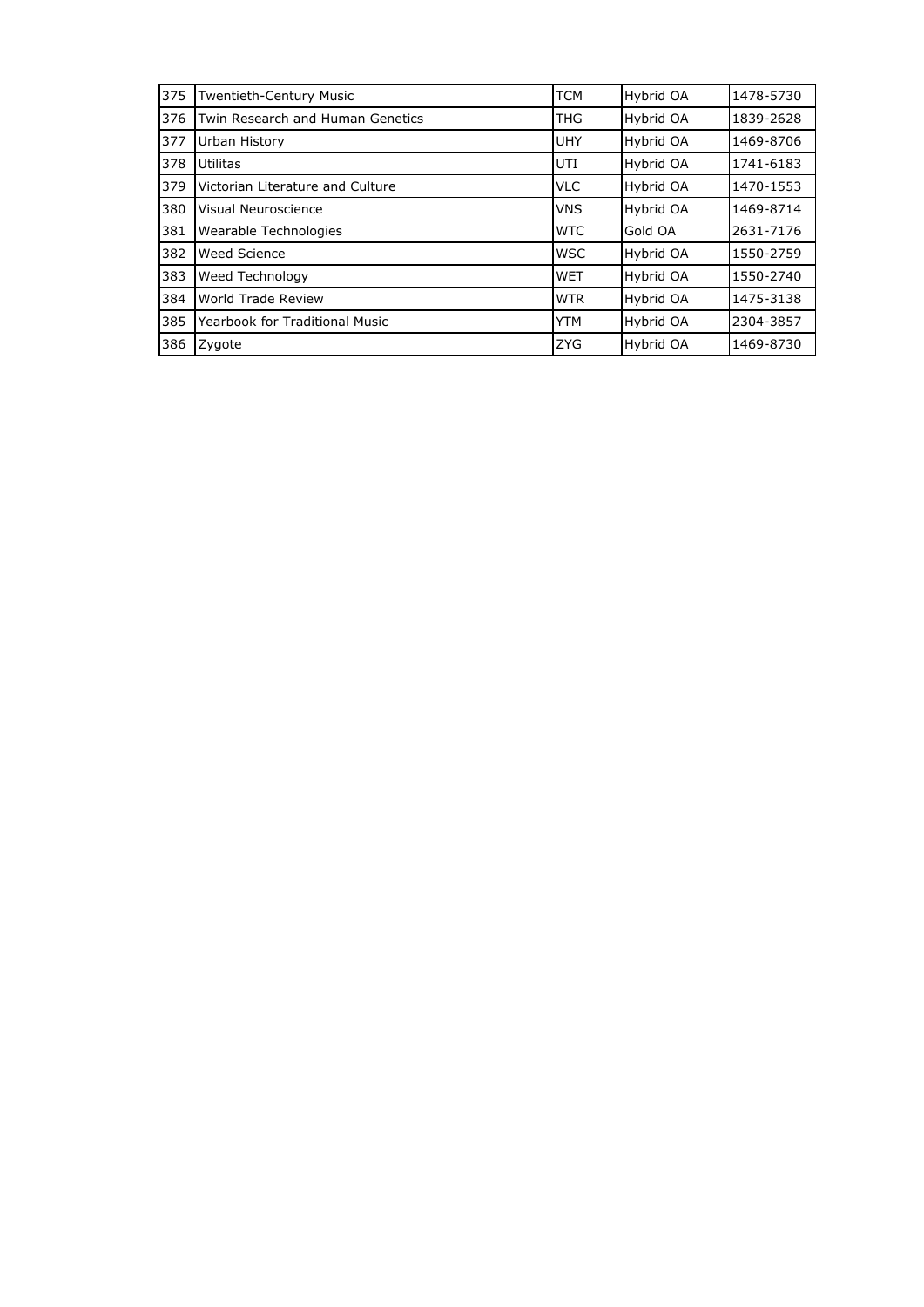## **IBRIDGE RSITY PRESS**

| <b>Subject</b>                                 | <b>Volume range</b><br>2022 | Earliest content avail in packages    |
|------------------------------------------------|-----------------------------|---------------------------------------|
| Psychology & Psychiatry                        | $34:1 - 34:6$               | Vol 21 (2009) to current              |
| Mathematics                                    | $31:1 - 31:1$               | Vol 9 (2000) to current               |
| Archaeology & Anthropology                     | $10:1 - 10:4$               | Vol 1 (2013) to current               |
| Area Studies                                   | $92:1 - 92:5$               | Vol 70 (2000) to current              |
| Area Studies                                   | $1:1 - 1:1$                 | Volume 1 - Current + AXD all content. |
| Area Studies                                   | $65:1 - 65:4$               | Vol 48 (2005) to current              |
| Social Studies                                 | $42:1 - 42:12$              | Vol 17 (1997) to current              |
| Agriculture                                    | $51:1 - 51:3$               | Vol 45 (2016) to current              |
| Engineering                                    | $36:1 - 36:1$               | Vol 12 (1998) to current              |
| Law                                            | $116:1 - 116:1$             | Vol 107 (2013) to current             |
| Archaeology & Anthropology                     | $87:1 - 87:4$               | Vol 76 (2011) to current              |
| Law                                            | $116:1 - 116:4$             | Vol 106 (2012) to current             |
| Law                                            | $48:1 - 48:4$               | Vol 46 (2020) to current              |
| Politics & International Relatio 116:1 - 116:4 |                             | Vol 95 (2001) to current              |
| History                                        | 79:1 - 79:4                 | Vol 66 (2010) to current              |
| Classics                                       | $72:1 - 72:1$               | Vol 59 (2009) to current              |
| Archaeology & Anthropology                     | $33:1 - 33:3$               | Vol 10 (1999) to current              |
| History                                        | $51:1 - 51:1$               | Vol 30 (2001) to current              |
| Animal Science                                 | $23:1 - 23:2$               | Vol 1 (2000) to current               |
| <b>Business</b>                                | $16:1 - 16:3$               | Vol 1 (2006) to current               |
| Earth & Atmospheric Science                    | 63:87 - 63:89               | Vol 57 (2016) to current              |
| Classics                                       | $117:1 - 117:1$             | Vol 103 (2008) to current             |
| Language & Linguistics                         | $42:1 - 42:1$               | Vol 19 (1999) to current              |
| Earth & Atmospheric Science                    | $34:1 - 34:6$               | Vol 1 (1989) to current               |
| Medicine                                       | $2:1 - 2:1$                 | Vol 1 (2021) to current               |
| Archaeology & Anthropology                     | $102:1 - 102:1$             | Vol 86 (2006) to current              |
| Archaeology & Anthropology                     | 96:385 - 96:390             | Vol 89 (2015) to current              |
| Mathematics                                    | $64:1 - 64:4$               | Volume 51 (2010) - current            |
| Language & Linguistics                         | $43:1 - 43:6$               | Vol 20 (1999) to current              |
| History & Philosophy of Sciend 32:1 - 32:2     |                             | Vol 10 (2000) to current              |
| Archaeology & Anthropology                     | $29:1 - 29:2$               | Vol 10 (2003) to current              |
| Classics                                       | $68:1 - 68:1$               | Vol 53 (2007) to current              |
| Architecture                                   | $65:1 - 65:1$               | Vol 56 (2013) to current              |
| Architecture                                   | $26:1 - 26:4$               | Vol 5 (2001) to current               |
| Art                                            | $47:1 - 47:4$               | Vol 40 (2015) to current              |
| Law                                            | $17:1 - 17:2$               | Vol 8 (2013) to current               |
| Law                                            | $12:1 - 12:2$               | Vol 1 (2011) to current               |
| Law                                            | $9:1 - 9:3$                 | Vol 1 (2014) to current               |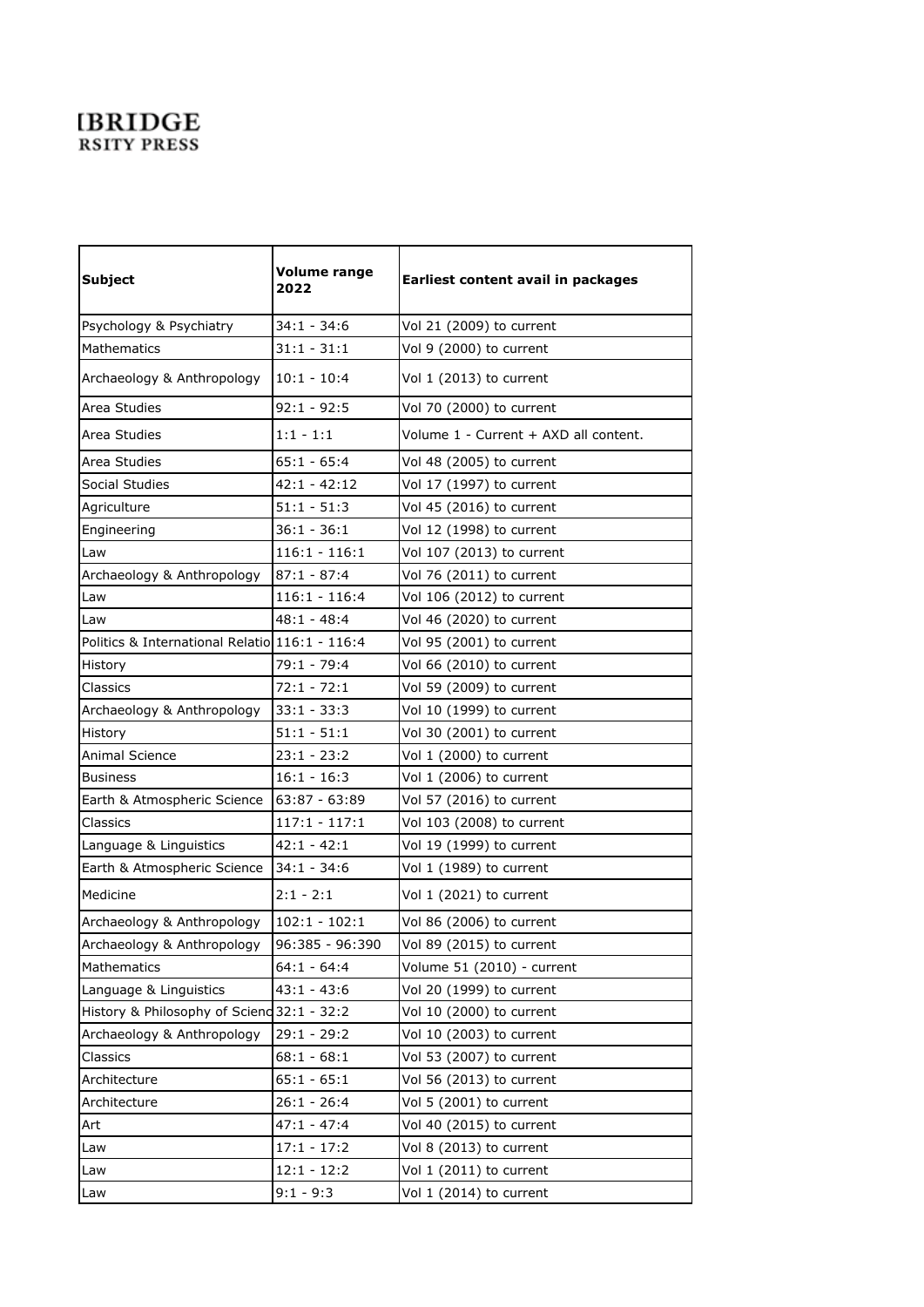| <b>Business</b>                              | $52:1 - 52:3$    | Vol 39 (2009) to current                                 |
|----------------------------------------------|------------------|----------------------------------------------------------|
| Social Studies                               | $46:1 - 46:2$    | Vol 32 (2008) - 41 (2017) JSE; Vol 42<br>(2018) of JSI   |
| Ecology & Conservation                       | $38:1 - 38:4$    | Vol 24 (2008) to current                                 |
| History                                      | $53:1 - 53:1$    | Vol 36 (2005) to current                                 |
| Psychology & Psychiatry                      | $39:1 - 39:4$    | Vol 25 (2008) to current                                 |
| Psychology & Psychiatry                      | $50:1 - 50:6$    | Vol 26 (1998) to current                                 |
| Economics                                    | $6:1 - 6:4$      | Vol 1 (2017) to current                                  |
| Language & Linguistics                       | $25:1 - 25:5$    | Vol 1 (1998) to current                                  |
| Biology and Biomedical Scienc 2:1 - 2:1      |                  | Vol 1 (2021)                                             |
| Ecology & Conservation                       | $32:1 - 32:4$    | Volume 10 (2000) - current                               |
| History & Philosophy of Sciend 7:1 - 7:1     |                  | Vol 1 (2016) to current                                  |
| Psychology & Psychiatry                      | $28:1 - 28:6$    | Vol 1 (1994) to current                                  |
| Psychology & Psychiatry                      | $46:1 - 46:6$    | Vol 1 (1977) to current                                  |
| Psychology & Psychiatry                      | $19:1 - 19:4$    | Vol 1 (2003) to current                                  |
| Psychology & Psychiatry                      | $8:1 - 8:6$      | Vol 1 (2015) to current                                  |
| Psychology & Psychiatry                      | $23:1 - 23:3$    | Vol 9 (2008) to current                                  |
| Classics                                     | $53:1 - 53:1$    | Vol 36 (2005) to current                                 |
| <b>Business</b>                              | $27:1 - 27:1$    | Vol 22 (2017) to current                                 |
| History                                      | $36:1 - 36:2$    | Vol 30 (2010) to current                                 |
| History & Philosophy of Sciend 55:1 - 55:4   |                  | Vol 34 (2001) to current                                 |
| Music and Performance Studie 39:1 - 39:3     |                  | Vol 16 (1999) to current                                 |
| Nutrition                                    | $127:1 - 128:12$ | Vol 97 (2007) to current                                 |
| Politics & International Relatio 52:1 - 52:4 |                  | Vol 27 (1997) to current                                 |
| Psychology & Psychiatry                      | $220:1 - 221:6$  | Vol 1 (1853) to current*Includes BJX, BJY,<br><b>BJZ</b> |
| Ecology & Conservation                       | $112:1 - 112:6$  | Vol 89 (1999) to current                                 |
| Mathematics                                  | $28:1 - 28:4$    | Volume 20 (2014) - current                               |
| Mathematics                                  | $105:1 - 106:3$  | Volume 81 (2010) - current                               |
| Area Studies                                 | $85:1 - 85:3$    | Vol 64 (2001) to current                                 |
| <b>Business</b>                              | $7:1 - 7:3$      | Vol 1 (2016) to current                                  |
| <b>Business</b>                              | $24:1 - 24:4$    | Vol 18 (2016) to current                                 |
| Business                                     | $32:1 - 32:4$    | Vol 21 (2011) to current                                 |
| <b>Business</b>                              | $96:1 - 96:4$    | Vol 83 (2009) to current                                 |
| History                                      | $46:1 - 46:2$    | Vol 37 (2013) to current                                 |
| Archaeology & Anthropology                   | $32:1 - 32:4$    | Vol 10 (2000) to current                                 |
| Classics                                     | $68:1 - 68:1$    | Vol 55 (2009) to current                                 |
| Literature                                   | $9:1 - 9:3$      | Volume 1 (2014) - current                                |
| Law                                          | $81:1 - 81:3$    | Vol 57 (1998) to current                                 |
| Music and Performance Studie 34:1 - 34:3     |                  | Vol 12 (2000) to current                                 |
| <b>Medical Policy</b>                        | $31:1 - 31:4$    | Vol 7 (1998) to current                                  |
| Law                                          | $24:1 - 24:1$    | Vol 16 (2014) to current                                 |
| Ecology & Conservation                       | $154:1 - 154:1$  | Vol 135 (2003) to current                                |
| Law                                          | $35:1 - 35:2$    | Vol 26 (2013) to current                                 |
| Law                                          | $37:1 - 37:3$    | Vol 26 (2011) to current                                 |
| Language & Linguistics                       | $67:1 - 67:4$    | Vol 59 (2014) to current                                 |
| Mathematics                                  |                  |                                                          |
|                                              | $74:1 - 74:6$    | Volume 66 (2014) - current                               |
| Neuroscience                                 | 49:1 - 49:6      | Vol 38 (2011) to current                                 |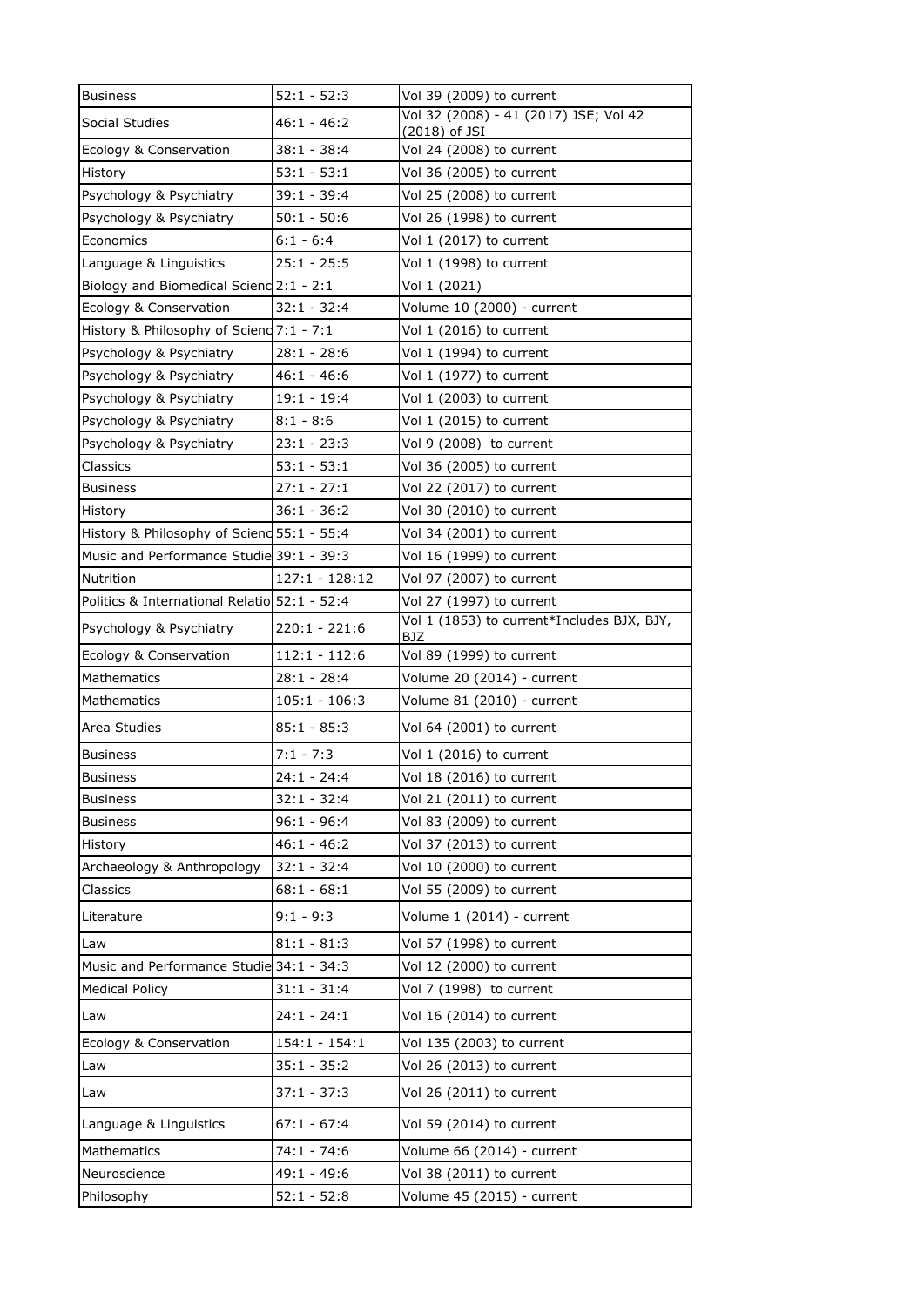| Politics & International Relatio 55:1 - 55:4 |                  | Vol 33 (2000) to current      |
|----------------------------------------------|------------------|-------------------------------|
| Social Studies                               | $41:1 - 41:4$    | Vol 24 (2005) to current      |
| <b>Mathematics</b>                           | $65:1 - 65:4$    | Volume 57 (2014) - current    |
| Law                                          | $59:1 - 59:1$    | Vol 52 (2015) to current      |
| Medicine                                     | $32:1 - 32:12$   | Vol 11 (2001) to current      |
| History                                      | $55:1 - 55:4$    | Vol 33 (2000) to current      |
| Area Studies                                 | 249:1 - 252:1    | Vol 165 (2001) to current     |
| Religious Studies                            | $91:1 - 91:4$    | Vol 73 (2004) to current      |
| Classics                                     | $72:1 - 72:2$    | Vol 51 (2001) to current      |
| Classics                                     | $72:1 - 72:2$    | Vol 48 (1998) to current      |
| Earth & Atmospheric Science                  | $57:1 - 57:4$    | Volume 50 (2015) - current    |
| Psychology & Psychiatry                      | $27:1 - 27:6$    | Vol 15 (2010) to current      |
| Psychology & Psychiatry                      | $15:1 - 15:1$    | Vol 1 (2008) to current       |
| <b>Mathematics</b>                           | $31:1 - 31:6$    | Vol 6 (1997) to current       |
| History                                      | $64:1 - 64:4$    | Vol 39 (1997) to current      |
| Mathematics                                  | $158:1 - 158:12$ | Volume 105 (1997) - current   |
| History                                      | $31:1 - 31:4$    | Vol 8 (1999) to current       |
| History                                      | $37:1 - 37:3$    | Vol 12 (1997) to current      |
| Music and Performance Studie 54:1 - 54:3     |                  | Vol 39 (2007) to current      |
| Computer Science                             | $4:1 - 4:1$      | Vol 1 (2019)                  |
| Engineering                                  | $3:1 - 3:1$      | Vol 1 (2020)                  |
| Engineering                                  | $8:1 - 8:1$      | Vol 1 (2015) to current       |
| Psychology & Psychiatry                      | $34:1 - 34:5$    | Vol 9 (1997) to current       |
| Philosophy                                   | $61:1 - 61:3$    | Vol 44 (2005) to current      |
| Medicine                                     | $16:1 - 16:6$    | Vol 1 (2007) to current       |
| Social Studies                               | $19:1 - 19:2$    | Vol 1 (2004) to current       |
| Archaeology & Anthropology                   | $45:1 - 45:1$    | Vol 32 (2008-2009) to current |
| Music and Performance Studie 41:1 - 41:1     |                  | Vol 20 (2001) to current      |
| Earth & Atmospheric Science   113:1 - 113:4  |                  | Vol 92 (2001) to current      |
| Law                                          | $24:1 - 24:3$    | Vol 9 (2007) to current       |
| Economics                                    | $38:1 - 38:6$    | Vol 14 (1998) to current      |
| Philosophy                                   | $38:1 - 38:3$    | Vol 16 (2000) to current      |
| Music and Performance Studie 19:1 - 19:2     |                  | Vol 1 (2004) to current       |
| Language & Linguistics                       | $26:1 - 26:4$    | Vol 3 (1999) to current       |
| Language & Linguistics                       | $38:1 - 38:4$    | Vol 17 (2001) to current      |
| History                                      | $23:1 - 23:4$    | Vol 12 (2011) to current      |
| Economics                                    | $27:1 - 27:6$    | Vol 2 (1997) to current       |
| Ecology & Conservation                       | 49:1 - 49:4      | Vol 24 (1997) to current      |
| Earth & Atmospheric Science                  | $2:1 - 2:1$      | Gold Open Access Journal      |
| Medicine                                     | $150:1 - 150:1$  | Vol 118 (1997) to current     |
| Psychology & Psychiatry                      | $31:1 - 31:1$    | Vol 15 (2006) to current      |
| Philosophy                                   | $19:1 - 19:4$    | Vol 1 (2004) to current       |
| Mathematics                                  | $42:1 - 42:12$   | Vol 17 (1997) to current      |
| Politics & International Relatio 36:1 - 36:4 |                  | Vol 23 (2009) to current      |
| Law                                          | $18:1 - 18:4$    | Vol 1 (2005) to current       |
| Mathematics                                  | $33:1 - 33:6$    | Vol 8 (1997) to current       |
| Archaeology & Anthropology                   | $25:1 - 25:4$    | Vol 20 (2017) to current      |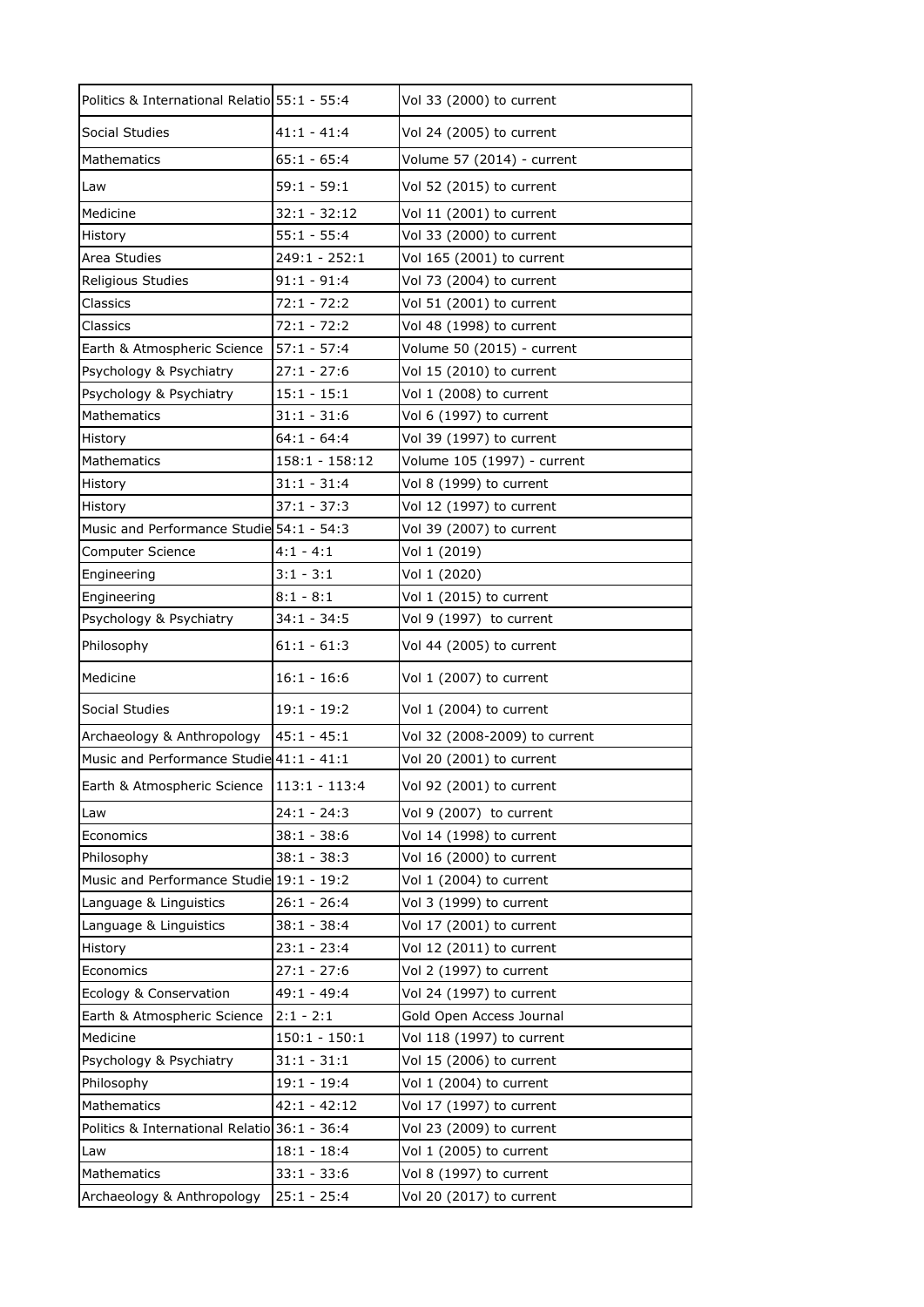| Politics & International Relatio 7:1 - 7:4   |                 | Volume 1 (2016) - current  |
|----------------------------------------------|-----------------|----------------------------|
| Law                                          | $13:1 - 13:4$   | Vol 1 (2010) to current    |
| Social Studies                               | $63:1 - 63:3$   | Vol 42 (2001) to current   |
| Law                                          | $1:1 - 1:4$     | Open Access                |
| Politics & International Relatio 14:1 - 14:4 |                 | Vol 1 (2009) to current    |
| Psychology & Psychiatry                      | $65:1 - 65:1$   | Vol 55 (2019)              |
| Area Studies                                 | $30:1 - 30:6$   | Vol 9 (2001) to current    |
| Biology and Biomedical Scienc 4:1 - 4:1      |                 | Vol 1 (2019)               |
| Agriculture                                  | $58:1 - 58:1$   | Vol 33 (1997) to current   |
| Biology and Biomedical Scienc 3:1 - 3:1      |                 | Vol 1 (2020)               |
| Biology and Biomedical Scienc 24:1 - 24:1    |                 | Vol 1 (1997) to current    |
| History                                      | $29:1 - 29:3$   | Vol 7 (2000) to current    |
| Physical Science                             | $2:1 - 2:1$     | Vol 1 (2021)               |
| <b>Mathematics</b>                           | $10:1 - 10:1$   | Vol 1 (2013) to current    |
| <b>Mathematics</b>                           | $10:1 - 10:1$   | Vol 1 (2013) to current    |
| Earth & Atmospheric Science                  | 159:1 - 159:12  | Vol 134 (1997) to current  |
| Law                                          | $23:1 - 23:9$   | Vol 1 (2000)               |
| <b>Mathematics</b>                           | $64:1 - 64:3$   | Vol 41 (1999) to current   |
| Politics & International Relatio 11:1 - 11:3 |                 | Vol 1 (2011) to current    |
| Psychology & Psychiatry                      | $9:1 - 9:1$     | Vol 1 (2014) to current    |
| Ecology & Conservation                       | $5:1 - 5:1$     | Vol 1 (2018) to current    |
| Politics & International Relatio 57:1 - 57:4 |                 | Vol 44 (2009) to current   |
| Classics                                     | $69:1 - 69:2$   | Vol 48 (2001) to current   |
| Biology and Biomedical Scienc 3:1 - 3:1      |                 | Vol 1 (2020)               |
| Religious Studies                            | $115:1 - 115:4$ | Vol 95 (2002) to current   |
| Economics                                    | $17:1 - 17:4$   | Vol 1 (2006) to current    |
| Philosophy                                   | 43:1 - 43:3     | Vol 32 (2011) to current   |
| Physical Science                             | $10:1 - 10:1$   | Vol 1 (2013) to current    |
| History                                      | $65:1 - 65:5$   | Vol 40 (1997) to current   |
| Area Studies                                 | 49:1 - 49:1     | Vol 32 (2005) to current   |
| History                                      | $62:1 - 62:4$   | Vol 51 (2011) to current   |
| Philosophy                                   | $37:1 - 37:4$   | Volume 32 (2017) - current |
| <b>Business</b>                              | $15:1 - 15:4$   | Vol 1 (2008) to current    |
| Medicine                                     | $43:1 - 43:12$  | Vol 33 (2012) to current   |
| Law                                          | $18:1 - 18:4$   | Vol 1 (2005) to current    |
| Law                                          | $71:1 - 71:4$   | Vol 45 (1996) to current   |
| Law                                          | $60:1 - 60:3$   | Vol 51 (2013) to current   |
| Area Studies                                 | $19:1 - 19:2$   | Vol 1 (2004) to current    |
| Earth & Atmospheric Science                  | $21:1 - 21:6$   | Vol 1 (2002) to current    |
| Law                                          | 29:1 - 29:4     | Vol 1 (1992) to current    |
| Law                                          | $50:1 - 50:3$   | Vol 41 (2013) to current   |
| Engineering                                  | $14:1 - 14:10$  | Vol 1 (2009) to current    |
|                                              |                 |                            |
| Area Studies                                 | $54:1 - 54:4$   | Vol 32 (2000) to current   |
| <b>Medical Policy</b>                        | $38:1 - 38:1$   | Vol 15 (1999) to current   |
| History                                      | $101:1 - 102:1$ | Vol 55 (1999) to current   |
| Law                                          | $61:1 - 61:6$   | Vol 51 (2012) to current   |
| Politics & International Relatio 76:1 - 76:4 |                 | Vol 51 (1997) to current   |
| Psychology & Psychiatry                      | 34:1 - 34:12    | Vol 1 (1989) to current    |
| History                                      | $67:1 - 67:4$   | Vol 43 (1998) to current   |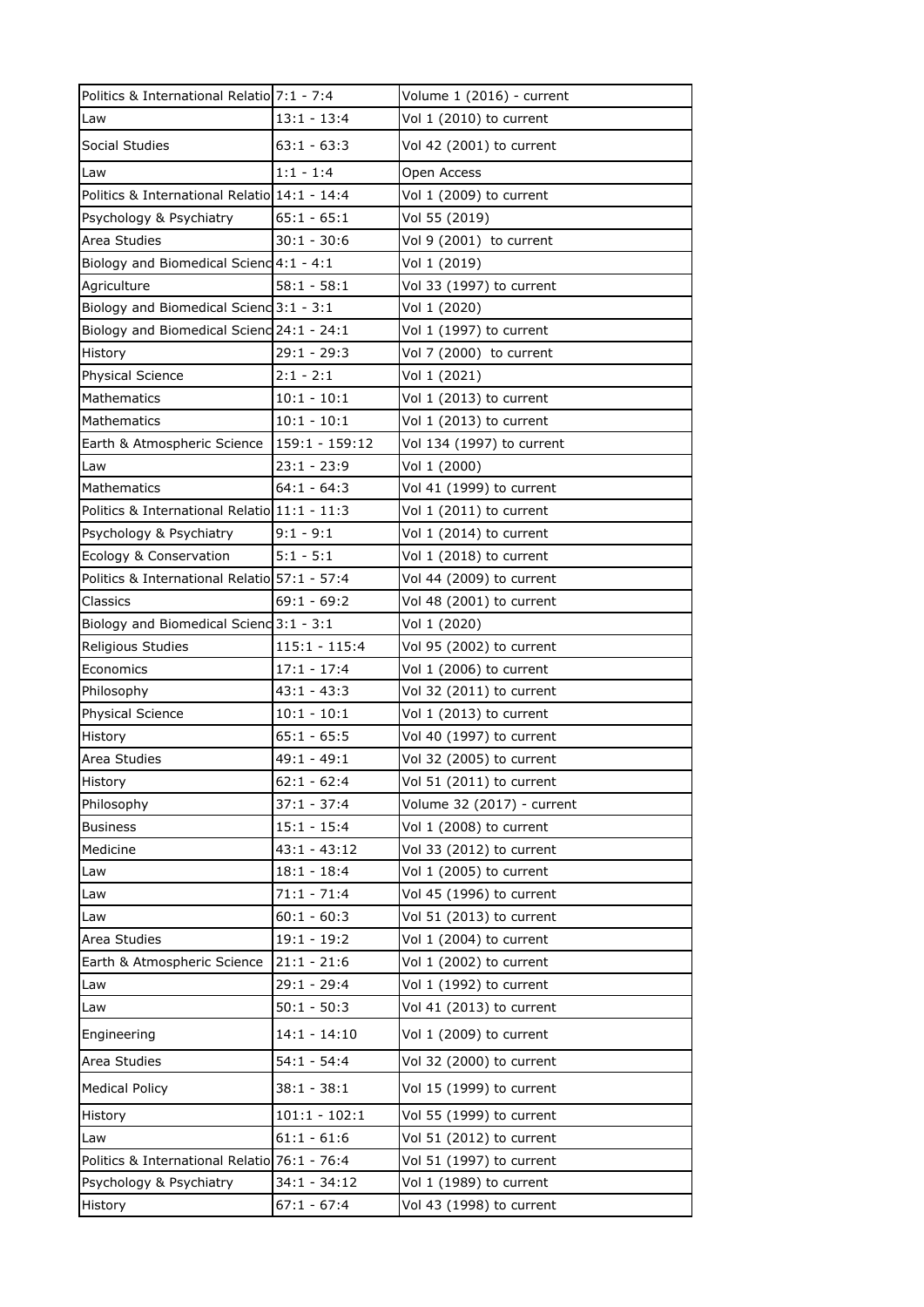| Law                                          | $104:1 - 104:3$  | Vol 88 (2006) to current                              |
|----------------------------------------------|------------------|-------------------------------------------------------|
| Politics & International Relatio 14:1 - 14:3 |                  | Vol 1 (2009) to current                               |
| <b>Plant Science</b>                         | $15:1 - 15:4$    | Vol 5 (2012) to current                               |
| Area Studies                                 | $55:1 - 55:4$    | Vol 50 (2017) - current                               |
| History                                      | 46:169 - 46:170  | Vol 37 (2010) to current                              |
| Psychology & Psychiatry                      | $39:1 - 39:4$    | Vol 26 (2009) to current                              |
| Law                                          | $55:1 - 55:3$    | Vol 41 (2008) to current                              |
| Politics & International Relatio 52:1 - 52:3 |                  | Vol 45 (2015) to current                              |
| History                                      | $46:1 - 46:3$    | Vol 31 (2007) to current                              |
| Politics & International Relatio 23:1 - 23:4 |                  | Vol 1 (2000) to current                               |
| History                                      | $63:1 - 63:3$    | Vol 38 (1997) to current                              |
| Law                                          | $66:1 - 66:3$    | Vol 45 (2001) to current                              |
| Economics                                    | $54:1 - 54:4$    | Vol 47 (2015) to current                              |
| Agriculture                                  | $160:1 - 160:6$  | Vol 128 (1997) to current                             |
| History                                      | $56:1 - 56:5$    | Vol 31 (1997) to current                              |
| Religious Studies                            | $20:1 - 20:2$    | Vol 6 (2008) to current                               |
| Economics                                    | $13:1 - 13:3$    | Vol 1 (2010) to current                               |
| Biology and Biomedical Scienc 54:1 - 54:6    |                  | Vol 29 (1997) to current                              |
| History                                      | $61:1 - 61:4$    | Vol 41 (2002) to current                              |
| Language & Linguistics                       | 49:1 - 49:6      | Vol 24 (1997) to current                              |
| History                                      | $6:1 - 6:2$      | Vol 1 (2017) to current                               |
| Classics                                     | 23:45 - 23:46    | Vol 16 (2015) to current. Vols 1-15 not<br>available. |
| Biology and Biomedical Scienc 6:1 - 6:1      |                  | Vol 1 (2017) to current                               |
| Agriculture                                  | $89:1 - 89:4$    | Vol 64 (1997) to current                              |
| Economics                                    | $88:1 - 88:4$    | Vol 81 (2015) to current                              |
| Medicine                                     | $13:1 - 13:6$    | Vol 1 (2009/2010) to current                          |
| Area Studies                                 | $22:1 - 22:3$    | Vol 11 (2011) to current                              |
| History                                      | $73:1 - 73:4$    | Vol 49 (1998) to current                              |
| History                                      | $82:1 - 82:4$    | Vol 61 (2001) to current                              |
| Politics & International Relatio 9:1 - 9:3   |                  | Volume 1 (2014) - current                             |
| Economics                                    | $57:1 - 57:8$    | Vol 39 (2004) to current                              |
| <b>Physical Science</b>                      | $930:1 - 953:1$  | Vol 330 (1997) to current                             |
| Language & Linguistics                       | $32:1 - 32:3$    | Vol 10 (2000) to current                              |
| Computer Science                             | $32:1 - 32:1$    | Vol 7 (1997) to current                               |
|                                              |                  |                                                       |
| Language & Linguistics                       | $34:1 - 34:4$    | Vol 13 (2001) to current                              |
| Earth & Atmospheric Science                  | 68:267 - 68:272  | Vol 62 (2016) to current                              |
| <b>History</b>                               | $17:1 - 17:3$    | Vol 1 (2006) to current                               |
| Classics                                     | $142:1 - 142:1$  | Vol 127 (2007) to current                             |
| Biology and Biomedical Scienc 96:1 - 96:1    |                  | Vol 73 (1999) to current                              |
| Economics                                    | $18:1 - 18:6$    | Vol 1 (2005) to current                               |
| Social Studies                               | $38:1 - 38:3$    | Volume 34 (2018) - current                            |
| Medicine                                     | $136:1 - 136:12$ | Vol 1 (1887) to current                               |
| Area Studies                                 | $54:1 - 54:4$    | Vol 29 (1997) to current                              |
| Law                                          | $37:1 - 37:3$    | Vol 27 (2011-2012) to current                         |
| Law                                          | $50:1 - 50:4$    | Vol 46 (2018) to current                              |
| Language & Linguistics                       | $10:1 - 10:2$    | Vol 1 (2013) to current                               |
| Language & Linguistics                       | $58:1 - 58:4$    | Vol 33 (1997) to current                              |
| <b>Business</b>                              | $28:1 - 28:6$    | Vol 19 (2013) to current                              |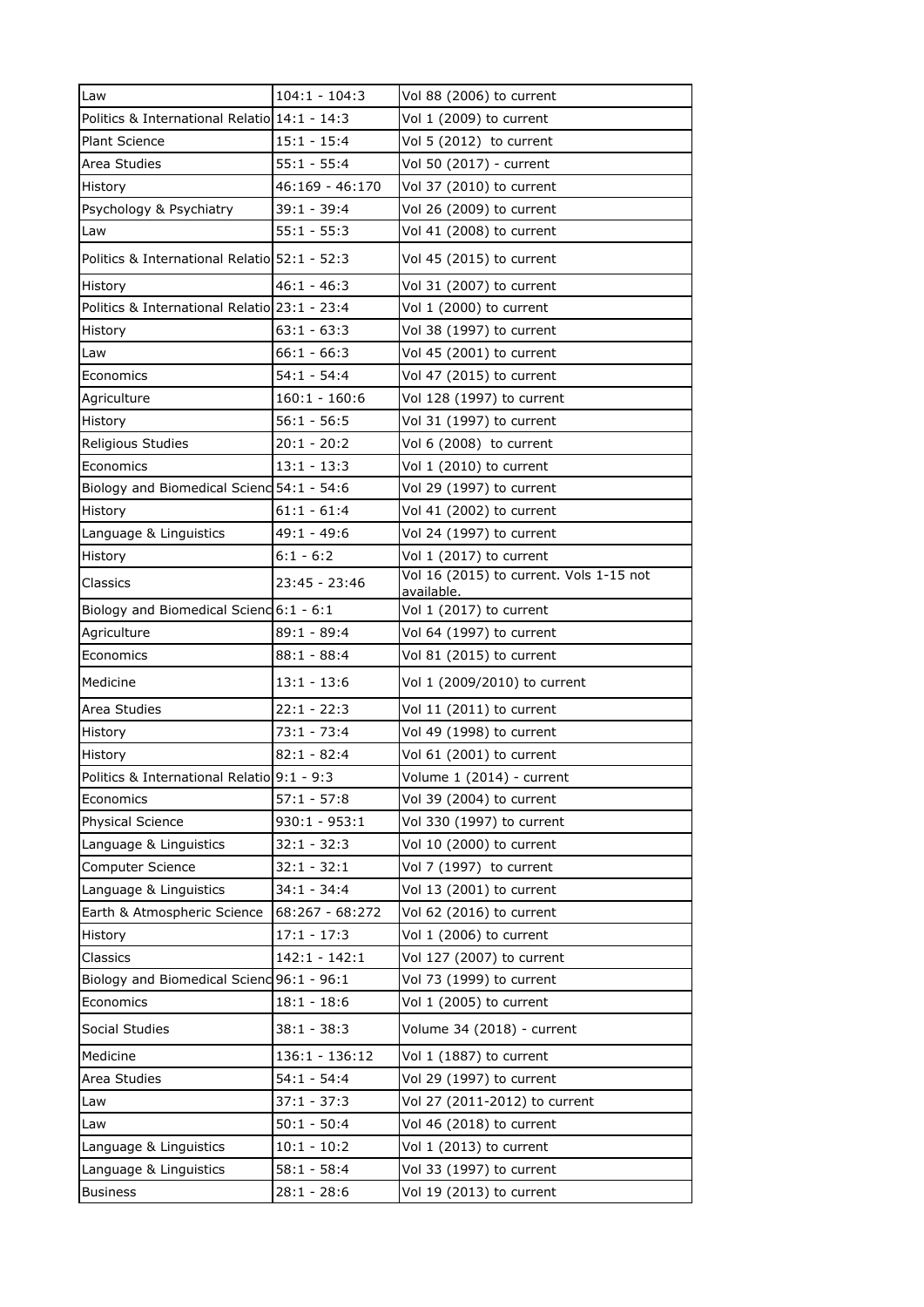| Area Studies                                 | $60:1 - 60:4$   | Vol 35 (1997) to current    |
|----------------------------------------------|-----------------|-----------------------------|
| Engineering                                  | $75:1 - 75:6$   | Vol 51 (1998) to current    |
| Nutrition                                    | $11:1 - 11:4$   | Vol 1 (2012) to current     |
| Earth & Atmospheric Science                  | 96:1 - 96:6     | Vol 86 (2012) to current    |
| Economics                                    | $21:1 - 21:4$   | Vol 1 (2002) to current     |
| <b>Physical Science</b>                      | $88:1 - 88:6$   | Vol 57 (1997) to current    |
| History                                      | $34:1 - 34:4$   | Vol 11 (1999) to current    |
| Politics & International Relatio 42:1 - 42:4 |                 | Vol 18 (1998) to current    |
| Politics & International Relatio 7:1 - 7:3   |                 | Volume 1 (2016) - current   |
| Medicine                                     | $21:1 - 21:4$   | Vol 1 (1999) to current     |
| Archaeology & Anthropology                   | $35:1 - 35:2$   | Vol 26 (2013) to Current    |
| Classics                                     | $112:1 - 112:1$ | Vol 95 (2005) to current    |
| Social Studies                               | $51:1 - 51:4$   | Vol 26 (1997) to current    |
| <b>Mathematics</b>                           | $87:1 - 87:4$   | Volume 79 (2014) - current  |
| Philosophy                                   | $8:1 - 8:4$     | Vol 1 (2015) to current     |
| Mathematics                                  | $112:1 - 113:3$ | Volume 88 (2010) - current  |
| History                                      | $21:1 - 21:4$   | Vol 8 (2009) to current     |
| History                                      | $44:1 - 44:4$   | Vol 22 (2000) to current    |
| <b>Mathematics</b>                           | $21:1 - 21:6$   | Vol 1 (2002) to current     |
| Psychology & Psychiatry                      | $28:1 - 28:10$  | Vol 3 (1997) to current     |
| Language & Linguistics                       | $52:1 - 52:3$   | Vol 31 (2001) to current    |
| Ecology & Conservation                       | $102:1 - 102:8$ | Vol 79 (1999) to current    |
| Area Studies                                 | $32:1 - 32:4$   | Vol 11 (2001) to current    |
| Music and Performance Studie 147:1 - 147:2   |                 | Volume 140 (2015) - current |
| Music and Performance Studie 16:1 - 16:4     |                 | Vol 1 (2007) to current     |
| Ecology & Conservation                       | $38:1 - 38:6$   | Vol 14 (1998) to current    |
| Economics                                    | $17:1 - 17:4$   | Vol 3 (2008) to current     |
| Philosophy                                   | $27:1 - 27:4$   | Vol 11 (2006) to current    |
| Engineering                                  | $37:1 - 37:1$   | Vol 12 (1997) to current    |
| Language & Linguistics                       | $14:1 - 14:4$   | Vol 1 (2009) to current     |
| Language & Linguistics                       | $51:1 - 51:5$   | Vol 27 (1998) to current    |
| Language & Linguistics                       | $55:1 - 55:4$   | Vol 35 (2002) to current    |
| Language & Linguistics                       | $34:1 - 34:3$   | Vol 11 (1999) to current    |
| Archaeology & Anthropology                   | $33:1 - 33:4$   | Vol 22 (2011) to current    |
| Politics & International Relatio 64:1 - 64:4 |                 | Vol 55 (2013) to current    |
| Area Studies                                 | $57:1 - 57:4$   | All content is OA.          |
| Law                                          | $47:1 - 47:4$   | Vol 41 (2016) to current    |
| Law                                          | $40:1 - 40:4$   | Vol 23 (2005) to current    |
| Law                                          | $22:1 - 22:4$   | Vol 4 (2004) to current     |
| Law                                          | $42:1 - 42:4$   | Vol 36 (2016) to current    |
| Law                                          | $28:1 - 28:4$   | Vol 5 (1999) to current     |
| Law                                          | $35:1 - 35:4$   | Vol 9 (1996) to current     |
| Classics                                     | $53:1 - 53:1$   | Vol 43 (2012) to current    |
| Ecology & Conservation                       | $54:1 - 54:6$   | Vol 36 (2004) to current    |
| Economics                                    | $26:1 - 26:8$   | Vol 1 (1997) to current     |
| <b>Business</b>                              | $18:1 - 18:6$   | Vol 1 (2005) to current     |
| Mathematics                                  | 172:1 - 173:3   | Vol 22 (1924) to current    |
| Computer Science                             | $32:1 - 32:10$  | Vol 7 (1997) to current     |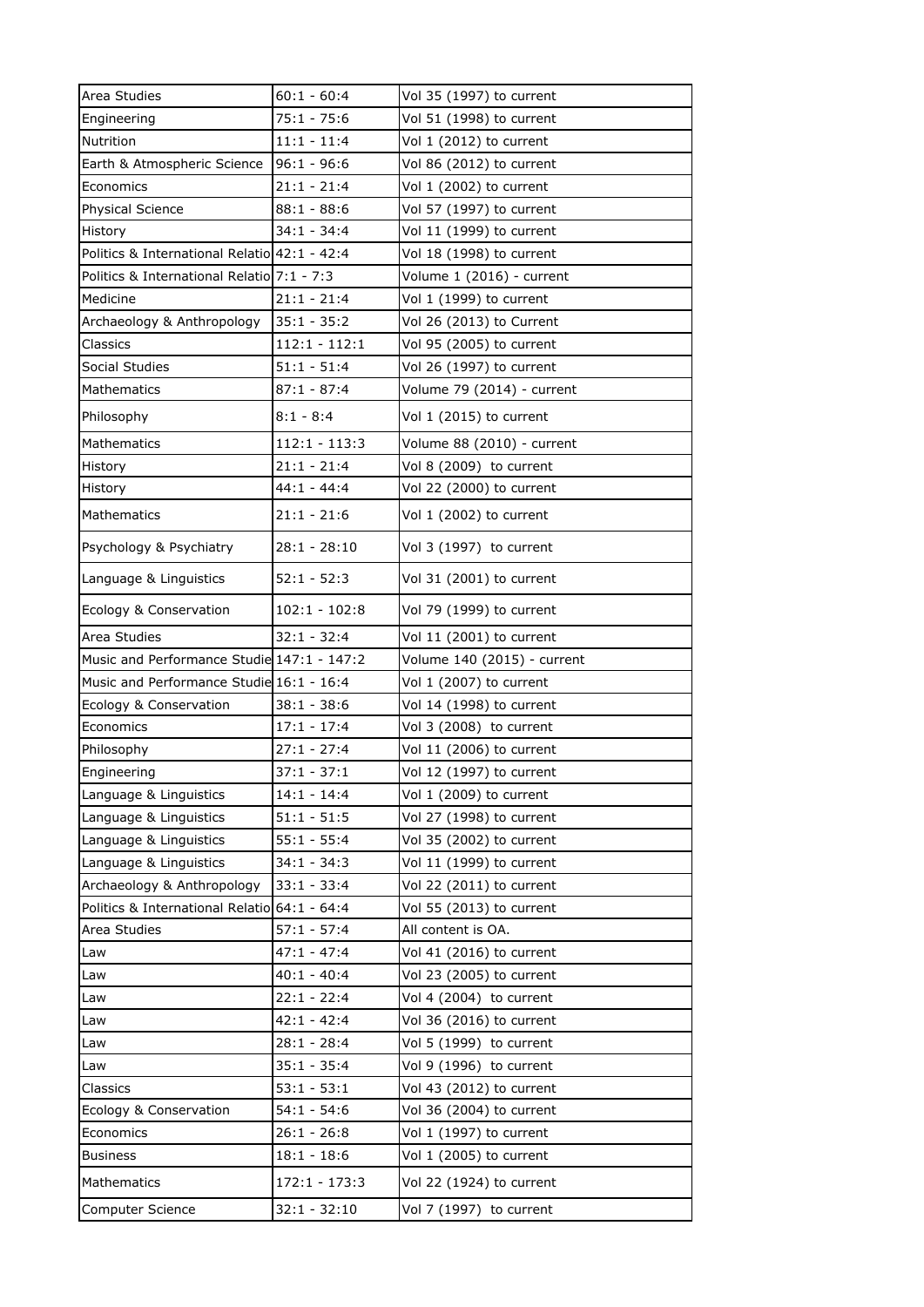| History & Philosophy of Sciend 66:1 - 66:4   |                 | Vol 51 (2007) to current                    |
|----------------------------------------------|-----------------|---------------------------------------------|
| Psychology & Psychiatry                      | $1:1 - 1:1$     | New launch in 2022                          |
| Biology and Biomedical Scienc 28:1 - 28:6    |                 | Vol 1 (1995) to current                     |
| <b>Materials Science</b>                     | $30:1 - 30:6$   | Vol 17 (2009) to current                    |
| Earth & Atmospheric Science                  | $86:1 - 86:6$   | Volume 79 (2015) - current                  |
| History                                      | $5:1 - 5:3$     | Volume 1 (2018) - current                   |
| Area Studies                                 | $56:1 - 56:6$   | Vol 32 (1998) to current                    |
| History                                      | $19:1 - 19:4$   | Vol 1 (2004) to current                     |
| Area Studies                                 | $27:1 - 27:4$   | Vol 16 (2011) to current                    |
| Mathematics                                  | $245:1 - 248:1$ | Volume 221 (2016) - current                 |
| Economics                                    | $259:1 - 262:1$ | Vol 239 (2017) to current                   |
| Politics & International Relatio 50:1 - 50:6 |                 | Vol 42 (2014) to current                    |
| Computer Science                             | $28:1 - 28:6$   | Vol 2 (1996) to current                     |
| Earth & Atmospheric Science                  | $101:1 - 101:1$ | Vol 88 (2009) to current                    |
| Computer Science                             | $10:1 - 10:4$   | Volume 1 (2013) - current                   |
| Area Studies                                 | $66:1 - 67:1$   | Vol 42 (2010) to current                    |
| Religious Studies                            | $68:1 - 68:4$   | Vol 45 (1999) to current                    |
| Music and Performance Studie 38:1 - 38:4     |                 | Vol 18 (2002) to current                    |
| Music and Performance Studie 19:1 - 19:3     |                 | Vol 1 (2004) to current                     |
| Language & Linguistics                       | $45:1 - 45:3$   | Vol 26 (2003) to current                    |
| Nutrition                                    | $35:1 - 35:2$   | Vol 18 (2005) to current                    |
| Music and Performance Studie 27:1 - 27:3     |                 | Vol 1 (1996) to current                     |
| Ecology & Conservation                       | $56:1 - 56:6$   | Vol 36 (2002) to current                    |
| Biology and Biomedical Scienc 48:1 - 48:4    |                 | Vol 41 (2015) to current                    |
| Medicine                                     | $20:1 - 20:6$   | Vol 1 (2003) to current                     |
| Biology and Biomedical Scienc 149:1 - 149:14 |                 | Vol 114 (1997) to current                   |
| Neuroscience                                 | $5:1 - 5:1$     | Vol 1 (2018) to current                     |
| Politics & International Relatio 20:1 - 20:4 |                 | Vol 1 (2003) to current                     |
| Philosophy                                   | 97:379 - 97:382 | Vol 73 (1998) to current                    |
| Philosophy                                   | $89:1 - 89:5$   | Volume 69 (2002)-Current                    |
| Language & Linguistics                       | $39:1 - 39:4$   | Vol 14 (1997) to current                    |
| Music and Performance Studie 31:1 - 31:2     |                 | Vol 9 (2000) to current                     |
| <b>Plant Science</b>                         | $20:1 - 20:6$   | Vol 1 (2003) to current                     |
| Earth & Atmospheric Science                  | $58:1 - 58:1$   | Vol 39 (2003) to current                    |
| Politics & International Relatio 30:1 - 30:4 |                 | Vol 15 (2007) to current                    |
| Politics & International Relatio 10:1 - 10:4 |                 | Vol 1 (2013) to currrent                    |
| Politics & International Relatio 18:1 - 18:4 |                 | Vol 1 (2005) to current                     |
| Politics & International Relatio 15:1 - 15:4 |                 | Vol 1 (2008) to current                     |
| Politics & International Relatio 41:1 - 41:2 |                 | Vol 30 (2011) to current                    |
| Music and Performance Studie 41:1 - 41:4     |                 | Vol 19 (2000) to current                    |
| <b>Physical Science</b>                      | $37:1 - 37:4$   | Vol 25 (2010) to current                    |
| Medicine                                     | $37:1 - 37:6$   | Vol 17 (2002) to current                    |
| <b>Medical Policy</b>                        | $23:1 - 23:1$   | Vol 1 (2000) to current                     |
| <b>Mathematics</b>                           | $36:1 - 36:4$   | Vol 13 (1999) to current                    |
| Law                                          | $116:1 - 116:1$ | Vol 107 (2013) to current                   |
| Engineering                                  | $2:1 - 2:1$     | Vol 1 (2021) to current                     |
| <b>Mathematics</b>                           | $65:1 - 65:4$   | Volume 45 (2002) - current                  |
| <b>Physical Science</b>                      | $18:1 - 18:9$   | Vol 2004 (2004) and Vol 1 (2005) to current |
| Nutrition                                    | $81:1 - 81:4$   | Vol 66 (2007) to current                    |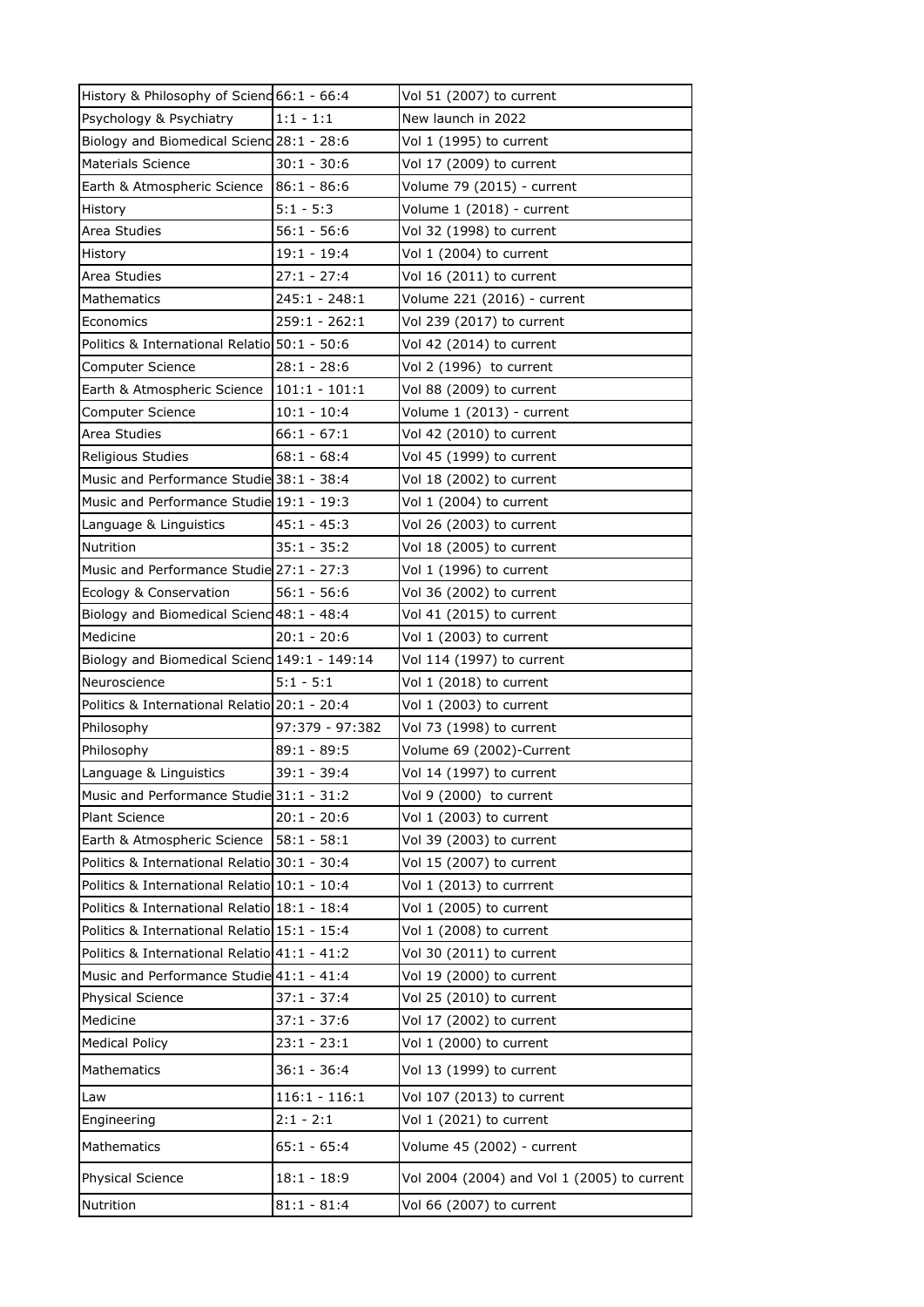| Archaeology & Anthropology                   | $88:1 - 88:1$   | Vol 76 (2010) to current                    |
|----------------------------------------------|-----------------|---------------------------------------------|
| Mathematics                                  | $152:1 - 152:6$ | Vol 130 (2000) to current                   |
| Politics & International Relatio 55:1 - 55:4 |                 | Vol 34 (2001) to current                    |
| Psychology & Psychiatry                      | $52:1 - 52:16$  | Vol 27 (1997) to current                    |
| Nutrition                                    | $25:1 - 25:12$  | Vol 10 (2007) to current                    |
| <b>Physical Science</b>                      | $39:1 - 39:1$   | Volume 14 (1997) - current                  |
| Biology and Biomedical Scienc 3:1 - 3:1      |                 | Vol 1 (2020)                                |
| <b>Plant Science</b>                         | $3:1 - 3:1$     | Vol 1 (2020)                                |
| Biology and Biomedical Scienc 55:1 - 55:1    |                 | Vol 30 (1997) to current                    |
| Earth & Atmospheric Science                  | $105:1 - 110:1$ | Vol 67 (2007) to current                    |
| Earth & Atmospheric Science                  | $64:1 - 64:6$   | Vol 55 (2013) - current                     |
| Classics                                     | $51:1 - 51:2$   | Vol 41 (2012) to current                    |
| Language & Linguistics                       | $34:1 - 34:3$   | Vol 12 (2000) to current                    |
| Philosophy                                   | $58:1 - 58:4$   | Vol 33 (1997) to current                    |
| History                                      | $75:1 - 75:4$   | Vol 58 (2005) to current                    |
| Agriculture                                  | $37:1 - 37:6$   | Vol 19 (2004) to current                    |
| Politics & International Relatio 48:1 - 48:5 |                 | Vol 23 (1997) to current                    |
| Area Studies                                 | $56:1 - 56:2$   | Vol 44 (2010) to current                    |
| Politics & International Relatio 84:1 - 84:4 |                 | Vol 68 (2006) to current                    |
| Mathematics                                  | $15:1 - 15:4$   | Vol 1 (2008) to current                     |
| History                                      | $40:1 - 40:3$   | Vol 24 (2006) to current                    |
| Engineering                                  | 40:1 - 40:12    | Vol 15 (1997) to current                    |
| Music and Performance Studie 53:1 - 53:1     |                 | Volume 46 (2015) - current                  |
| History                                      | $33:1 - 33:2$   | Vol 13 (2002) to current                    |
| History & Philosophy of Scienc 35:1 - 35:4   |                 | Vol 14 (2001) to current                    |
| Religious Studies                            | $75:1 - 75:4$   | Vol 55 (2002) to current                    |
| Agriculture                                  | $32:1 - 32:4$   | Vol 9 (1999) to current                     |
| Area Studies                                 | 81:1 - 81:4     | Vol 71 (2012) to current                    |
| Philosophy                                   | $39:1 - 39:2$   | Vol 19 (2002) to current                    |
| Social Studies                               | $21:1 - 21:4$   | Vol 1 (2002) to current                     |
| History                                      | $46:1 - 46:4$   | Vol 37 (2013) to current                    |
| Politics & International Relatio 22:1 - 22:4 |                 | Vol 19 (2019) to current                    |
| Politics & International Relatio 36:1 - 36:2 |                 | Vol 12 (1998) to current                    |
| History                                      | $58:1 - 58:1$   | Vol 46 (2010) to current                    |
| Language & Linguistics                       | $44:1 - 44:5$   | Vol 19 (1997) to current                    |
| Music and Performance Studie 66:1 - 66:4     |                 | Vol 65 (2021) to current                    |
| Music and Performance Studie 76:299 - 76:302 |                 | Vol 57 (2003) to current                    |
| Engineering                                  |                 | 126:1295 - 126:13 Vol 108 (2004) to current |
| Mathematics                                  |                 | 106:565 - 106:567 Vol 94 (2010) to current  |
| Psychology & Psychiatry                      | $25:1 - 25:1$   | Vol 12 (2009) to current                    |
| Music and Performance Studie 47:1 - 47:3     |                 | Vol 26 (2001) to current                    |
| Music and Performance Studie 63:1 - 63:3     |                 | Vol 42 (2001) to current                    |
| Computer Science                             | $22:1 - 22:6$   | Vol 1 (2001) to current                     |
| Philosophy                                   | $21:60 - 21:62$ | Vol 6 (2008) to current                     |
| History                                      | $77:1 - 77:1$   | Vol 57 (2002) to current                    |
| Area Studies                                 | $10:1 - 10:2$   | Vol 1 (2013) to current                     |
| History                                      | $32:1 - 32:1$   | Vol 10 (2000) to current                    |
| Law                                          | $11:1 - 11:3$   | Vol 1 (2012) to current                     |